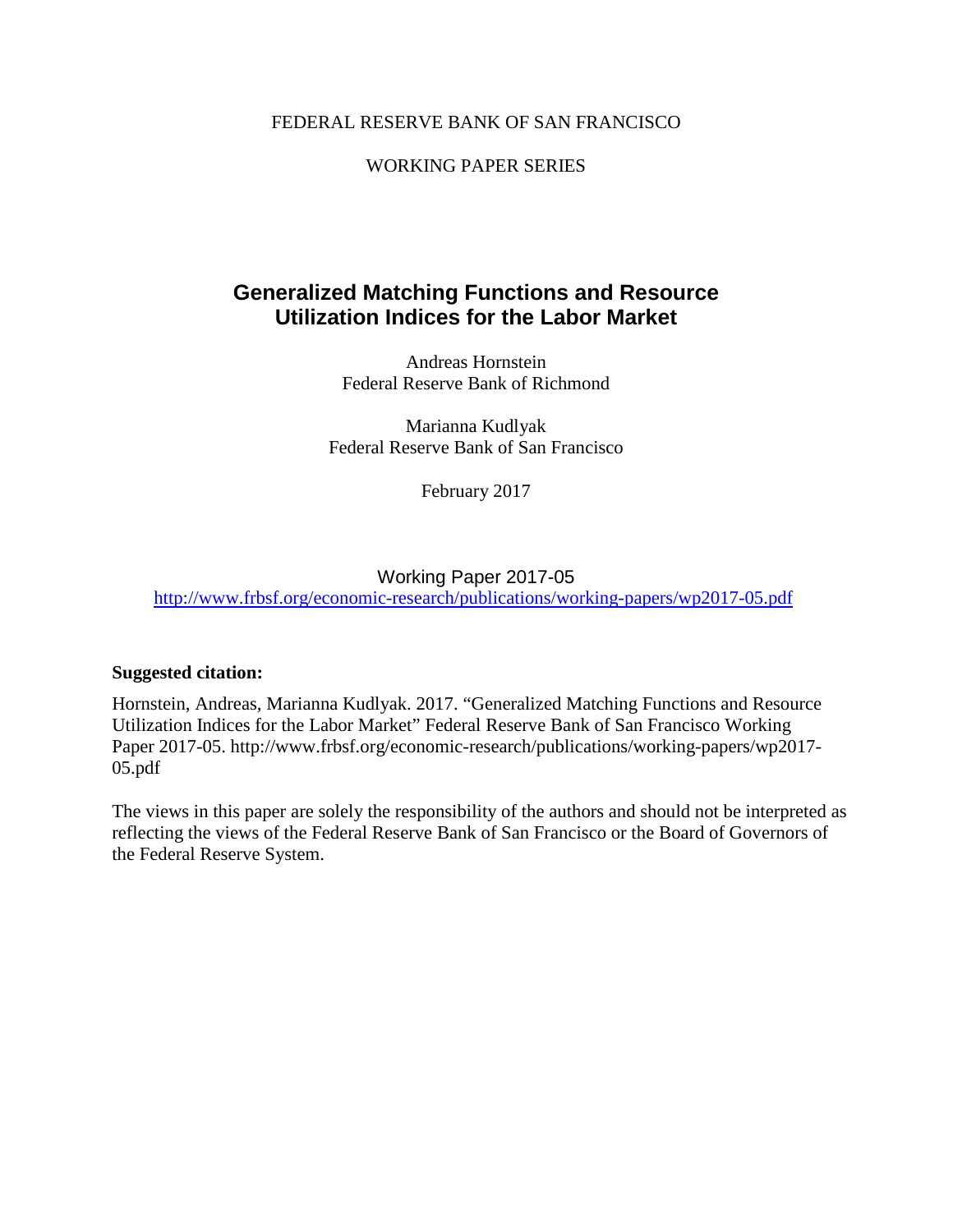# Generalized Matching Functions and Resource Utilization Indices for the Labor Market

Andreas Hornstein FRB Richmond Marianna Kudlyak FRB San Francisco

February 15, 2017

#### Abstract

In the U.S. labor market unemployed individuals that are actively looking for work are more than three times as likely to become employed as those individuals that are not actively looking for work and are considered to be out of the labor force (OLF). Yet, on average, every month twice as many people make the transition from OLF to employment than do from unemployment. Based on these observations we have argued in Hornstein, Kudlyak, and Lange (2014) for an alternative measure of resource utilization in the labor market, a non-employment index, which is more comprehensive than the standard unemployment rate. In this article we show how the NEI fits into recent extensions of the matching function which is a standard macroeconomic approach to model labor markets with frictions, how it affects estimates of the extent of labor market frictions, and how these frictions have changed in the Great Recession.

Key Words: Matching efficiency. Non-Employment Index. Unemployment. Aggregate matching function.

JEL Codes: E24, J63, J64.

Andreas Hornstein is a senior advisor at the Federal Reserve Bank of Richmond and Marianna Kudlyak is a senior economist in the Research Department at the Federal Reserve Bank of San Francisco. The authors thank Sean McCrary for excellent research assistance, and Marios Karabarbounis, Santiago Pinto, Allen Sirolly, and John Weinberg for helpful comments. The views expressed in this paper are those of the authors and not necessarily those of the Federal Reserve Bank of Richmond, the Federal Reserve Bank of San Francisco, or the Federal Reserve System. This paper is forthcoming in the Federal Reserve Bank of Richmond Economic Quarterly. E-mail: Andreas.Hornstein@rich.frb.org; Marianna.Kudlyak@sf.frb.org.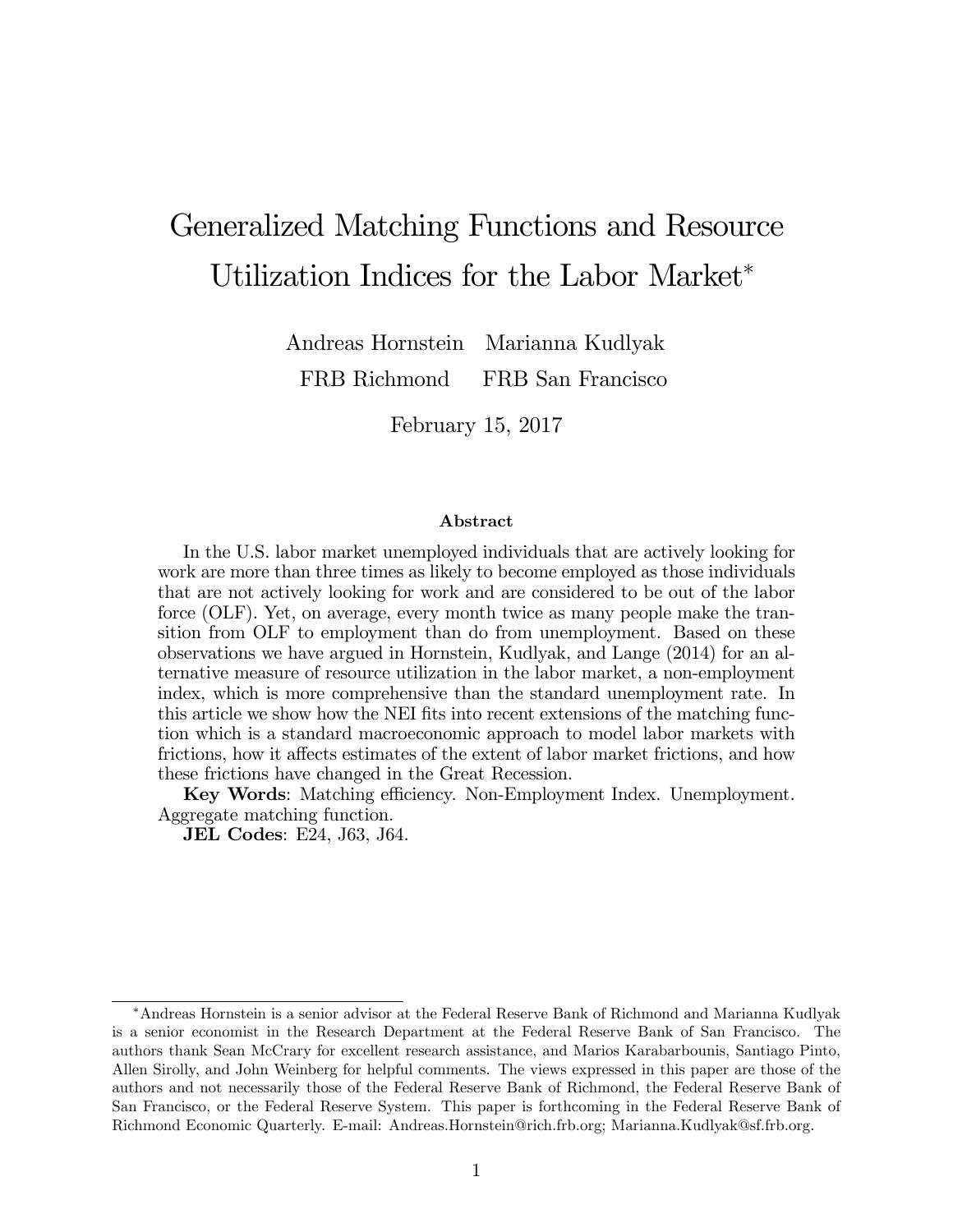### 1 Introduction

In the years following the Great Recession the signals for a recovery of the U.S. labor markets were mixed: while the unemployment rate declined to historically low levels, labor force participation rates also declined. This observation raised doubts on the ability of the unemployment rate alone to accurately represent the state of resource utilization in the labor market.<sup>1</sup> In Hornstein, Kudlyak and Lange (2014) we therefore proposed an indicator of resource utilization in the labor market, a non-employment index (NEI), that is more comprehensive than the standard unemployment rate. In this article we relate our NEI to recent research on frictional unemployment in labor markets, and thereby provide a theoretical grounding for the NEI beyond the heuristic justifications for its usefulness in our previous work.

More than 30 years ago, Flinn and Heckman (1983) pointed out that the distinction between those being unemployed and those being out of the labor force (OLF) is not clear cut but a matter of degree. For example, the unemployed, that is, those non-employed who are actively searching for work, are twice as likely to make the transition to employment within a month than those non-employed who express a desire to work but do not actively engage in job search activities, and they are three times as likely to make the transition to employment than those who do not even express a desire to work. Thus even though the differences in employment transition probabilities are quantitatively large, they do not suggest a qualitative difference between being unemployed and being OLF. Furthermore, despite the substantially lower employment transition probabilities for OLF, on average, every month twice as many people make the transition from OLF to employment than do from unemployment.

The Diamond-Mortensen-Pissarides search-matching framework interprets new employment as being 'produced' by matching job seekers with open positions.<sup>2</sup> The standard approach assumes a homogeneous search pool, that is, each searcher is equally likely to make the transition to employment. Recent extensions have emphasized the heterogeneous nature of the search pool, that is, the persistent differences in search efficiency between unemployment and OLF which is reflected in persistent differences of employment transition probabilities, for example, Veracierto (2011), Diamond (2013), Elsby, Hobijn, and Şahin (2015), Barnichon and Figura (2015), and Hornstein and Kudlyak (2016). Most of this work is done in

<sup>&</sup>lt;sup>1</sup>See, for example, Appelbaum (2014) Yellen (2014), or Irwin (2017).

 $2^2$ For example, Pissarides (2000) or Petrongolo and Pissarides (2001).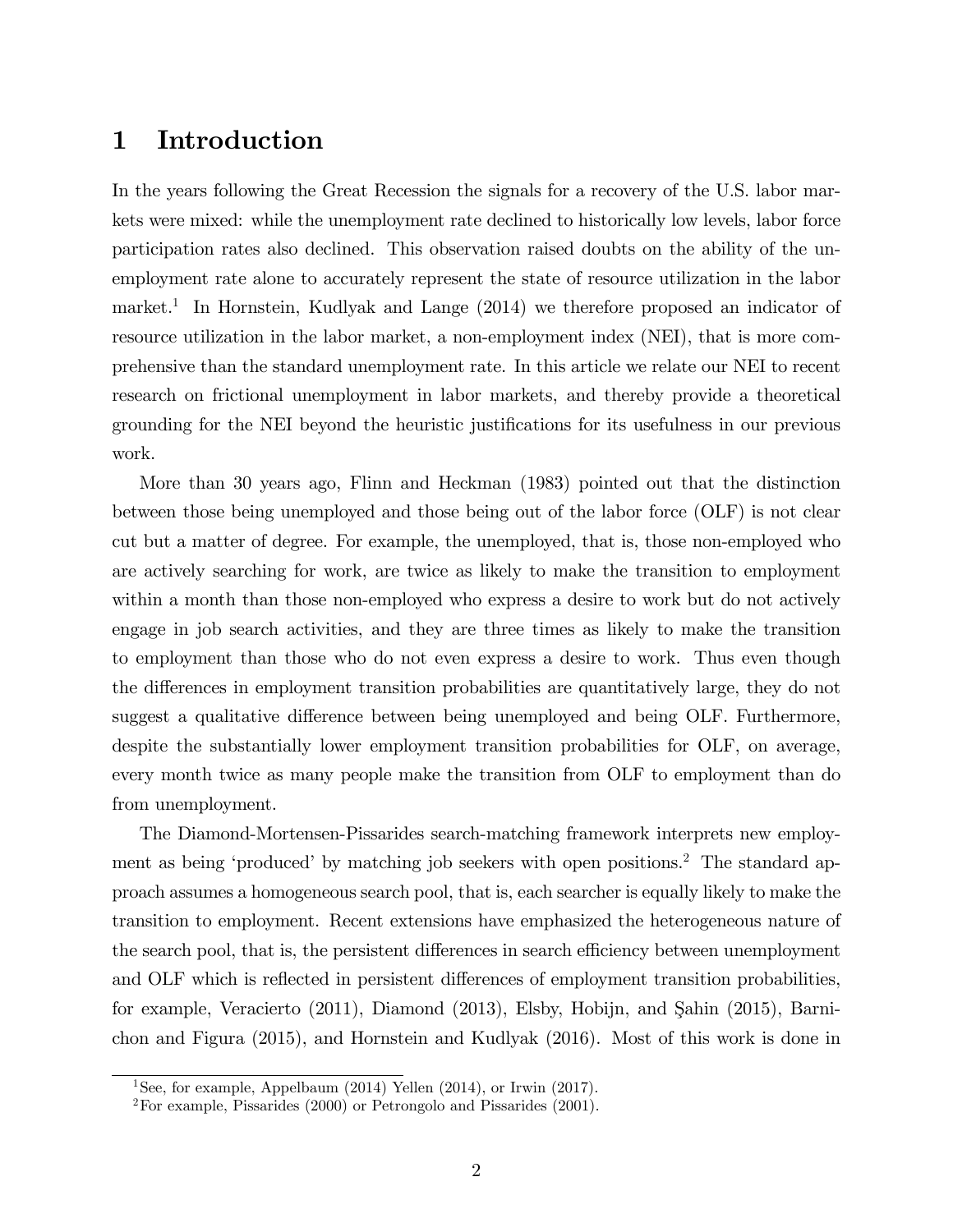the context of estimating matching efficiency in the labor market, that is, the extent of labor market frictions. Accounting for heterogeneity in the search pool leads to smaller estimated declines in matching efficiency, in part since heterogeneity introduces systematic positive co-movement between total non-employment and the average search efficiency of the heterogeneous search pool. Within this generalized matching framework we interpret our proposed NEI as the quality adjusted measure of the search pool.

This article is structured as follows. We first review the search-matching framework and how it accounts for changes in average employment transition rates with homogeneous and heterogeneous search pools. We then characterize the pool of non-employed in the Current Population Survey (CPS) in terms of their average transition rates to employment. Finally, we construct a sequence of NEIs with increasing coverage of the non-employed, the most comprehensive of them being the NEI proposed in Hornstein et al (2014). We show how these NEIs Öt into a generalized search-matching framework with heterogeneous search pools and study their implications for measured changes in matching efficiency. We should note that there is substantial overlap between this paper and Hornstein et al (2014), especially as it relates to the characterization of the non-employed in the CPS.

### 2 Generalized matching functions

The aggregate search and matching function in macro-labor models describes the 'production' of hires as a function of the stocks of job seekers and vacancies, and an exogenous shift term denoting the aggregate efficiency of the matching process. The standard approach for the search and matching function assumes that the inputs are homogenous. We augment the standard search and matching function by allowing for Öxed heterogeneity across observed groups of job seekers.

#### 2.1 The matching function with homogeneous search

Consider an economy where unemployed workers need to be matched with open positions. Assume that all workers and open positions are homogeneous, but that for some reason the assignment of unemployed workers to open positions is a time-consuming process. This process is characterized by a matching function,

$$
h = e^{\kappa} v^{\alpha} u^{1-\alpha} \tag{1}
$$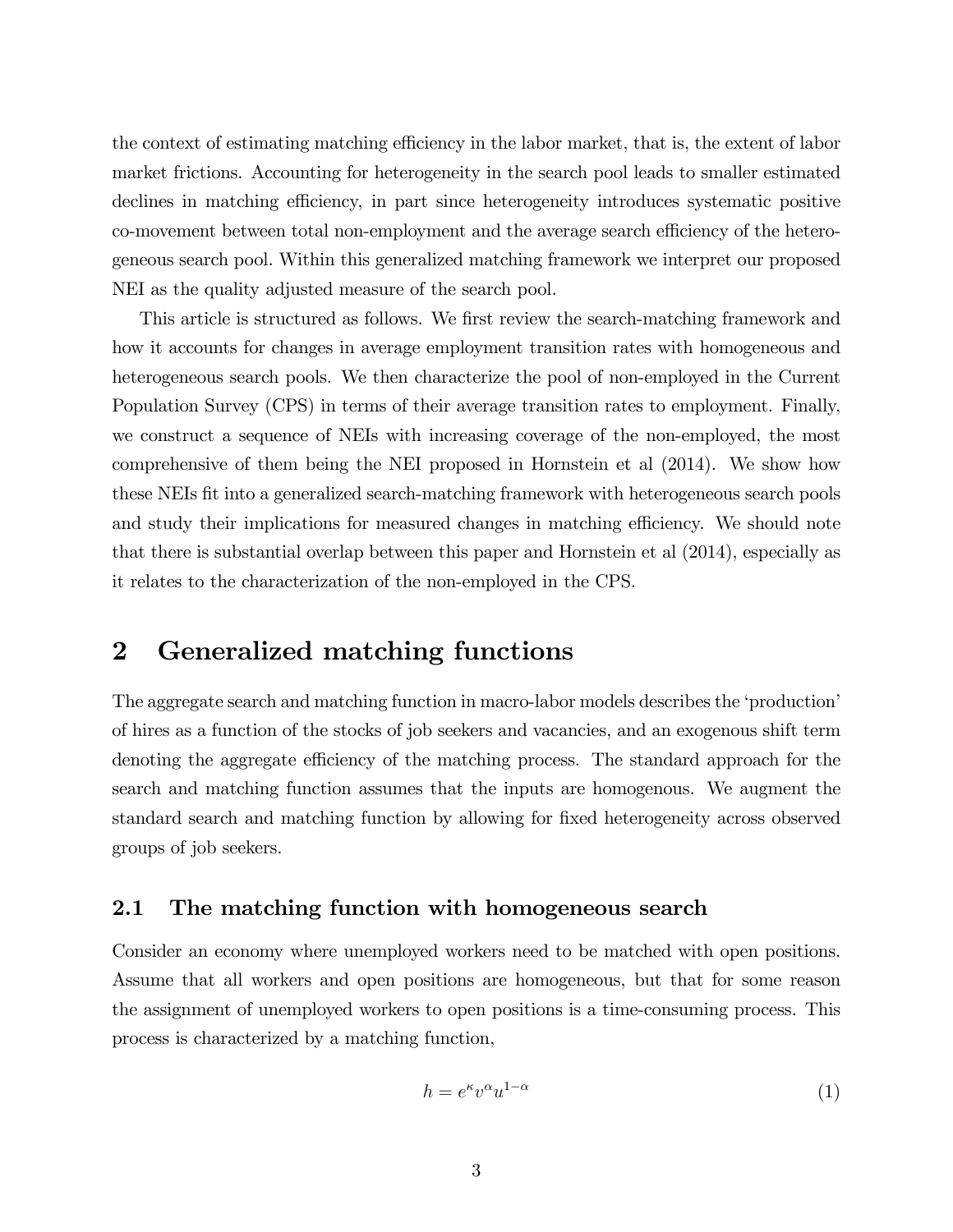where h is the number of new hires when v vacancies are matched with u unemployed workers, and  $\alpha \in [0, 1]$  is the elasticity of new hires with respect to vacancies. The matching function is constant returns to scale, that is, if the number of vacancies and unemployed doubles then the number of new matches also doubles. In fact, the usual specification of the matching function in equation (1) is analogous to a Cobb-Douglas production function where unemployed workers and vacancies are inputs to a process that generates new filled positions. This process may be more or less efficient, and the matching efficiency  $\kappa$  reflects the extent of frictions in the labor market. The smaller is the matching efficiency the less efficient is the labor market at matching unemployed with open positions.

The rate at which unemployed workers make the transition to employment is

$$
\lambda = \frac{h}{u} = e^{\kappa} \left(\frac{v}{u}\right)^{\alpha} = e^{\kappa} \theta^{\alpha} \tag{2}
$$

where the vacancy-unemployment ratio  $\theta$  denotes 'labor market tightness.<sup>3</sup> Conditional on the matching elasticity we can recover the matching efficiency from observations on how long it takes for an unemployed to become employed, that is, the employment transition rate, and market tightness,

$$
\kappa = \ln \lambda - \alpha \ln \theta. \tag{3}
$$

#### 2.2 Heterogeneous search

Now suppose that the unemployed differ in their search effectiveness, but that after accounting for these differences they are all perfect substitutes in the matching function. First assume that there is a finite number of types, J, and that each type is endowed with  $\rho_i$ search units. The total effective search input from all of theses types is

$$
u^* \equiv \sum_{j=1}^J \rho_j u_j,\tag{4}
$$

and together with the available vacancies the matching function determines that total hired search units

$$
h = e^{\kappa} v^{\alpha} (u^*)^{1-\alpha}.
$$

<sup>&</sup>lt;sup>3</sup>We interpret the transitions as occurring continuously over time. In particular, we assume that employment opportunities arrive according to a Poisson process with arrival rate  $\lambda$ . In this case, a worker who is unemployed at the beginning of the period will be employed at the end of the period with probability  $1 - e^{-\lambda}$ . See also the Appendix.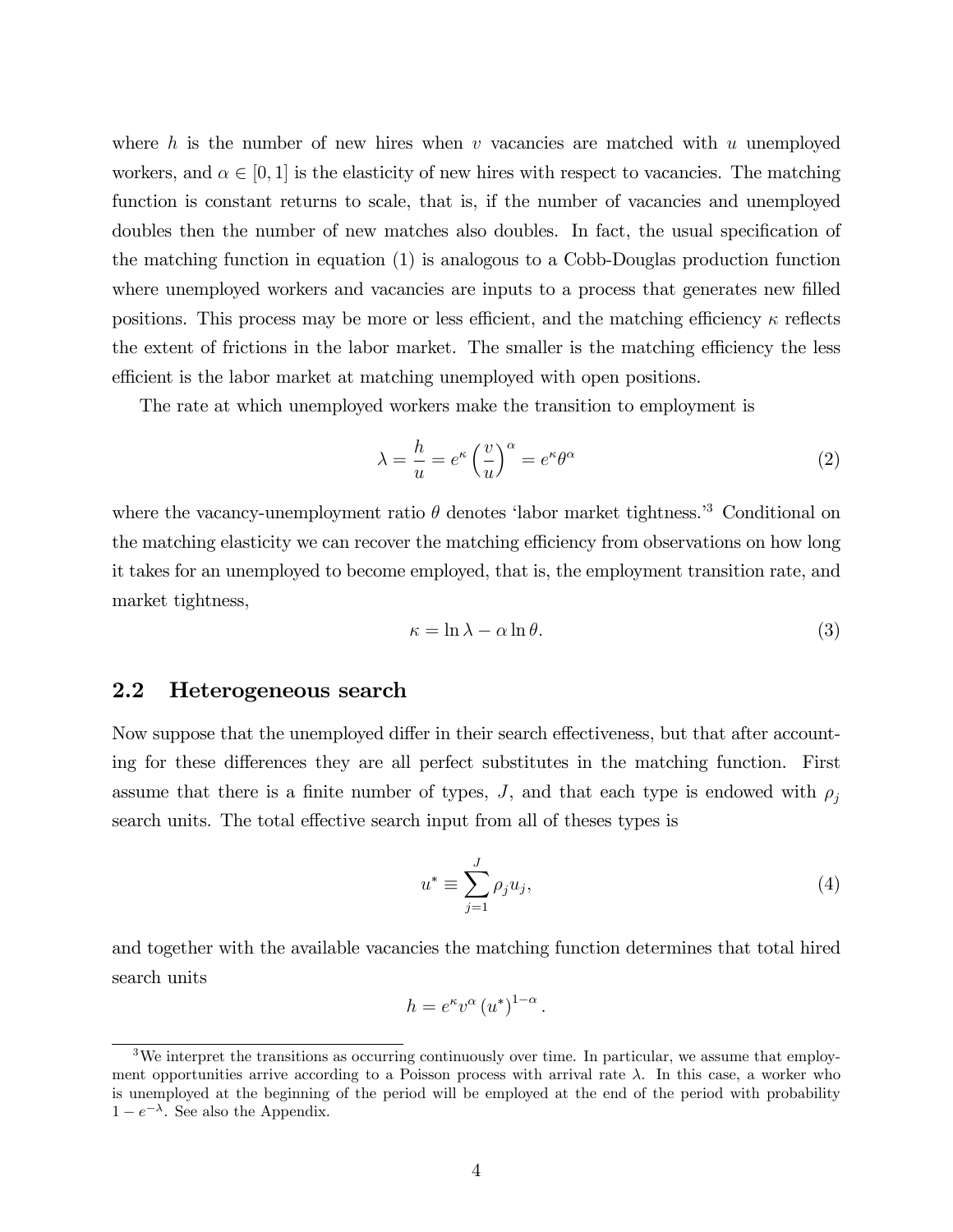Analogous to the case of homogeneous searchers, the rate at which a search unit will make the transition to employment is then

$$
\lambda^* = e^\kappa \left(\frac{v}{u^*}\right)^\alpha.
$$

Since a type j agent is endowed with  $\rho_j$  search units, her employment transition rate is

$$
\lambda_j = \rho_j \lambda^*,
$$

and the differences in search effectiveness account for differences in employment transition rates across types.

We can relate this simple model of search heterogeneity to the baseline model with homogeneous search by explicitly accounting for the average search effectiveness across types,

$$
\bar{\rho} = \sum_{j} \frac{u_j}{u} \rho_j. \tag{5}
$$

The employment transition rate per search unit is then

$$
\lambda^* = e^\kappa \left(\theta \bar{\rho}\right)^\alpha
$$

and the average employment transition rate across all types is

$$
\bar{\lambda} = \sum_{j} \frac{u_j}{u} \rho_j \lambda^* = e^{\kappa} \theta^{\alpha} \bar{\rho}^{1-\alpha}.
$$
 (6)

Thus, we have to correct for changes in average search effectiveness when we recover the matching efficiency from observations on the average employment transition rate and market tightness,

$$
\kappa = \ln \bar{\lambda} - \alpha \ln \theta - (1 - \alpha) \ln \bar{\rho}.
$$
 (7)

In other words, assuming that all workers in the search pool are homogeneous when they are not conflates changes in matching efficiency with changes in average search effectiveness.

### 3 Heterogeneity of Non-Employment

We now briefly describe the components of non-employment that we use in the construction of our non-employment index. This section is closely related to Section 1 of Hornstein, Lange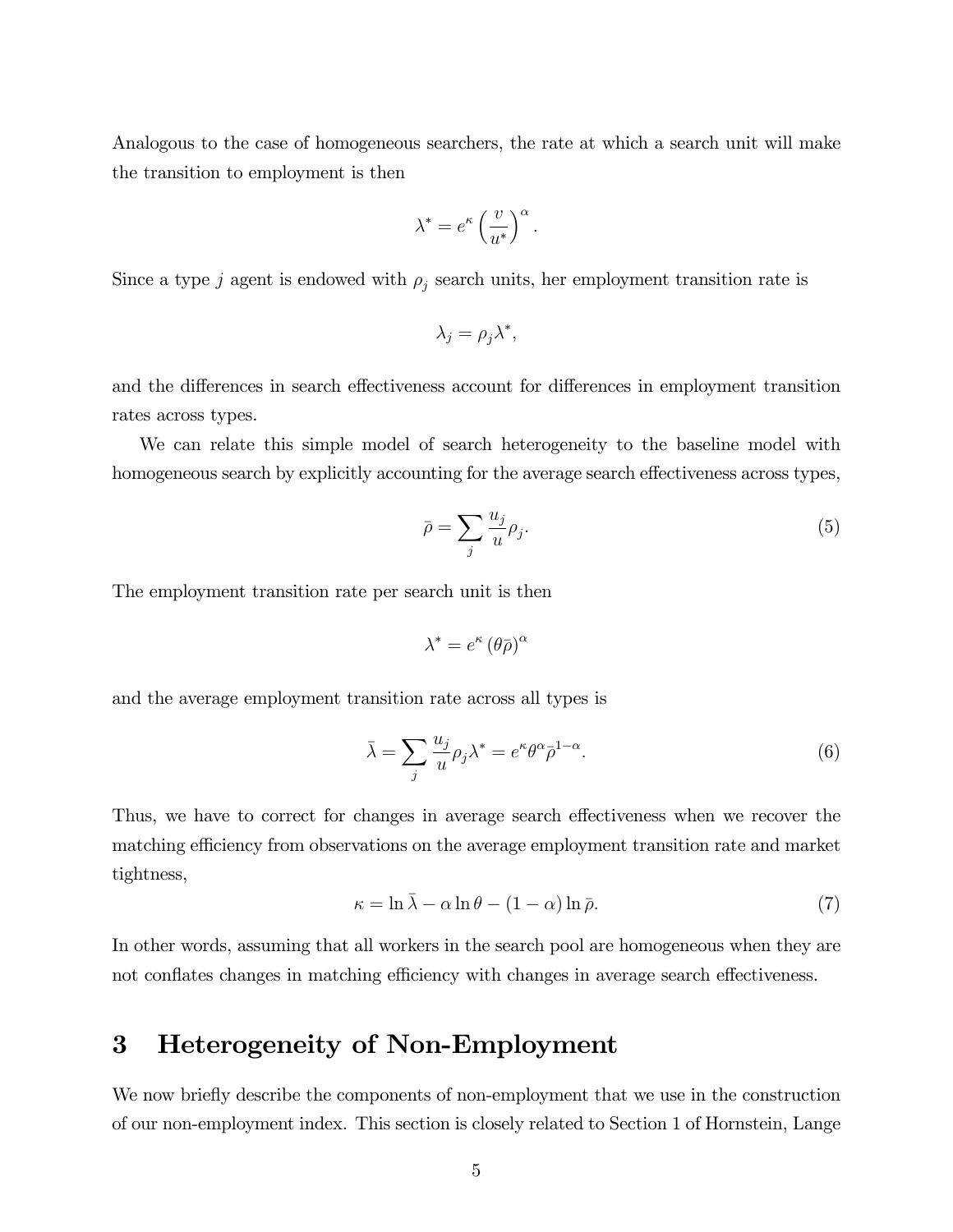and Kudlyak (2014).

#### 3.1 The BLS Classification Scheme

Among the most widely reported statistics from the Bureau of Labor Statistics (BLS) are the shares of the working-age population who are currently employed, unemployed, and OLF. These shares are estimated using responses from the monthly CPS. A non-employed respondent is counted as unemployed if she has been actively looking for work in the month preceding the survey week. Those neither employed nor actively looking for work are classified as OLF. Starting with the comprehensive revision of the CPS in 1994, the BLS provides additional detail on the labor market attachment of the non-employed based on survey responses as to why an individual is not actively looking for work. The average population shares for the different non-employment categories in the CPS are listed in Table 1, in columns (1a) and (1b). We report the average shares for the years  $1994-2007$  in column (1a) and for the years 2008-2016 in column (1b). The first sample represents a relatively strong labor market: it includes two expansions, in particular, the late 1990s IT-boom, and the shallow 2001 recession. The second sample is dominated by the 2008-09 Great Recession and represents a relatively weak labor market.

The unemployed can be subdivided based on their reported length of unemployment. Short-term unemployment (STU) covers those who have been unemployed for 26 or fewer weeks, while long-term unemployment (LTU) encompasses those who have been unemployed for more than 26 weeks. Prior to the Great Recession on average, less than one-fifth of all unemployed report more than 26 weeks of unemployment in any one month. But the unemployed represent only one-tenth of the non-employed. The remaining nine-tenths are OLF.

A little less than one-tenth of the OLF declare that they do want to work, even though they did not actively look for work in the previous month. Those in this group who want a job, are available for work, and searched for work within the last year (not the last month) are classified as marginally attached. On average, about one-fourth of those who want work are marginally attached, and there are six times as many unemployed as there are marginally attached respondents. Those marginally attached who did not search for a job during the last month because they were discouraged over job prospects are classified as discouraged. On average, discouraged individuals make up about one-third of the marginally attached. But over nine-tenths of those OLF do not want a job. Among these individuals we can distinguish between those who are retired, disabled, currently in school, and the remainder.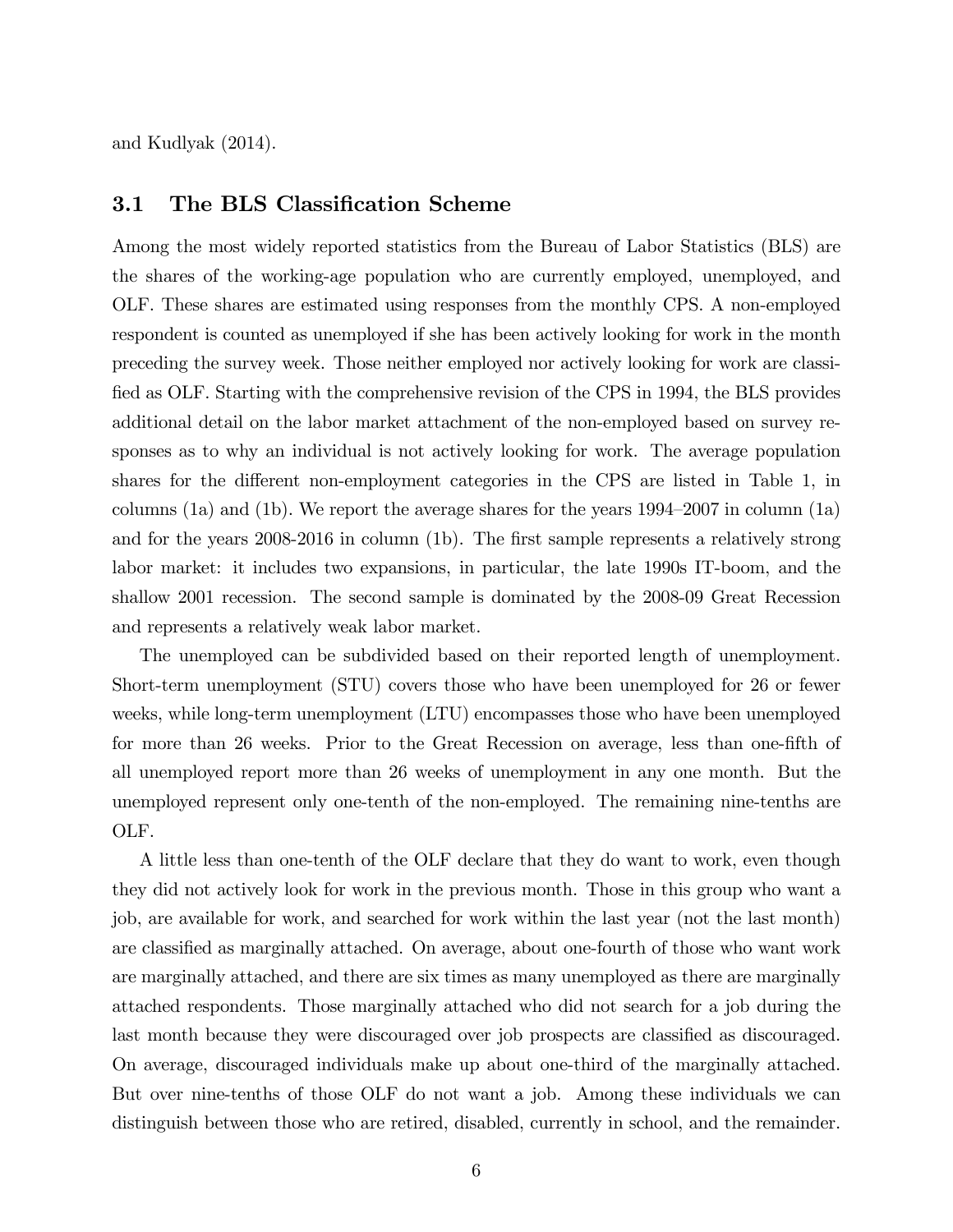On average, the retired and disabled account for about two-thirds of those who do not want work.

Despite the recent decline of unemployment to historically low levels in 2016, in the aftermath of the 2007-09 recession average non-employment is about 4 percentage points higher than prior to the recession. Comparing columns (1a) and (1b) of Table 1 we see that the main drivers of this increase of non-employment were higher LTU, disability and retirement, and more people in school, whereas the share of those OLF that want to work remained relatively stable. The share of LTU increased to close to one-half of total unemployment, and has remained high even though overall unemployment declined. Some of the increase in disability may be in response to the weak labor market of the Great Recession, but it also reflects the continuation of a positive trend established in prior years. Finally, the increased retirement share reflects the demographics of an ageing US population.

#### 3.2 Transitions to Employment

We are motivated to examine broader non-employment concepts since the distinction between unemployment and OLF is not as sharp as one would think. In fact, from month to month, roughly twice as many individuals transition from OLF to employment as do from unemployment. We now show that for all of our non-employment groups the transition probabilities to employment are positive, and that the heterogeneity in these transition probabilities seems to be consistent with the self-reported labor market attachment.

We first use the CPS microdata to construct exit probabilities from non-employment using the short rotating four-month panels in the CPS. In any month we observe the labor market status in the current and following month for roughly three-fourths of the sample. Based on the responses to the CPS questions, we group the non-employed into the nine nonemployment segments discussed above: the two duration segments of the unemployed, the three segments of OLF who want a job (marginally attached, discouraged, other), and the four segments of OLF who do not want a job (retired, disabled, in school, not in school). We then construct the transition probabilities into employment or a different non-employment state for each segment by matching the individual records from the CPS microdata month to month.<sup>4</sup> The transition probability from a particular segment of non-employment is the fraction of that segment that exits to employment,  $p_E$ , or to a different segment of non-

<sup>4</sup>Our matching procedure follows the algorithms described in Madrian and Lefgren (1999) and Shimer (2012) The CPS microdata Öelds are available at http://thedataweb.rm.census.gov/ftp/cps\_ftp.html#cpsbasic.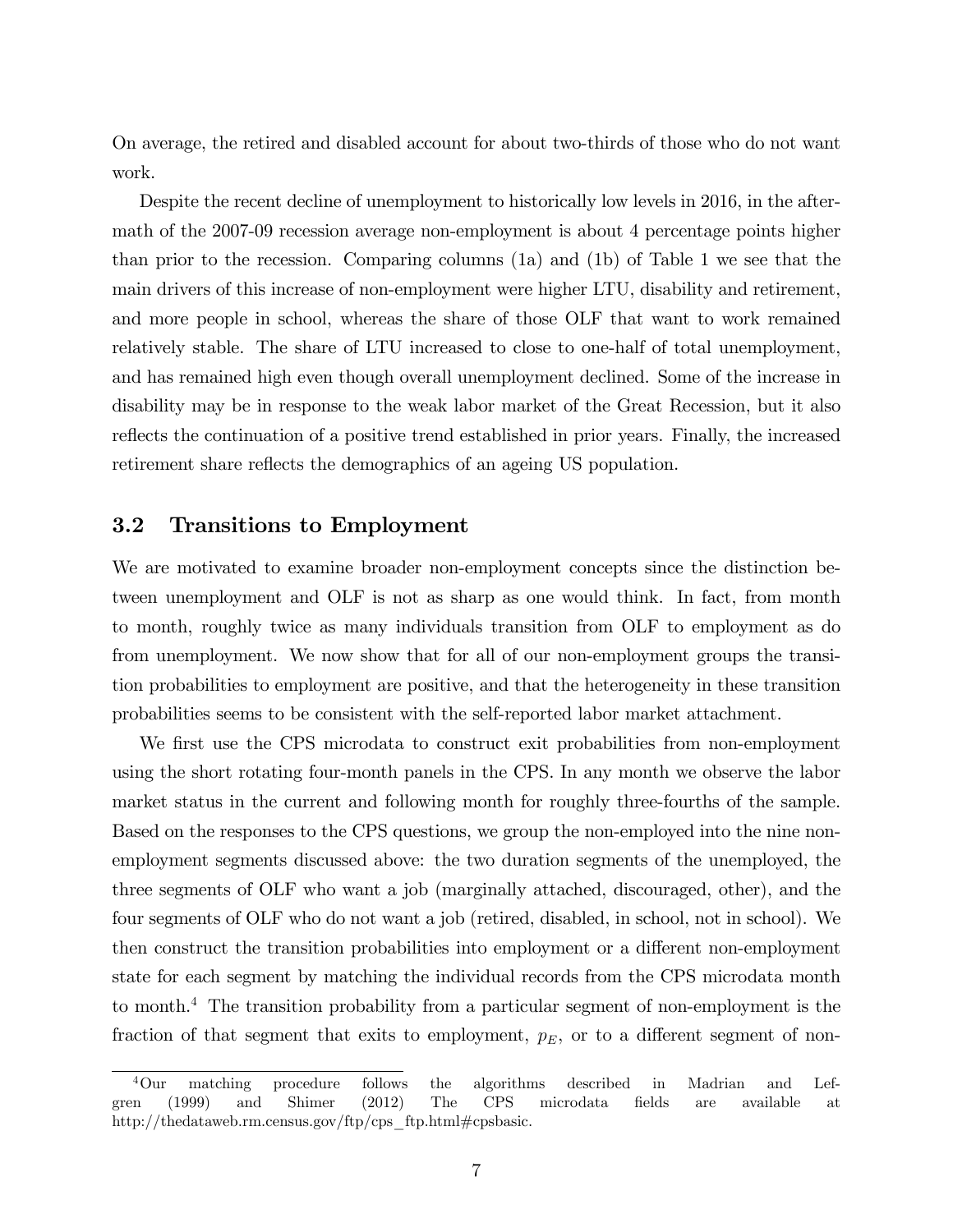employment,  $p_{NE}$ , from one month to the next.

Table 1, column 2, shows annual averages of the monthly employment transition probabilities for the two unemployment segments and seven OLF segments averaged across 1994-2007 and 2008-2016. The chances of becoming employed differ substantially among these groups. The employment probabilities are highest for the short-term unemployed: On average they have a 30 percent chance of finding a job within a month. Next are the LTU and those OLF individuals who want a job: They are about half as likely to become employed as are the STU.<sup>5</sup> Then there is the group of those who do not want a job but who are neither retired nor disabled: They are only one-fourth as likely to become employed as are the STU. Finally, there is the group of retired and disabled who are less than one-tenth as likely to become employed as are the  $STU<sup>6</sup>$ 

In recessions the employment probabilities tend to fall for all groups, but the ranking of the different groups in terms of their transition probabilities to employment remains the same.<sup>7</sup> This is also apparent when comparing the pre and post Great Recession period, columns (2a) and (2b): even though the average transition probabilities are uniformly lower in the post-2008 period, the relative transition probabilities are not that different. Furthermore, the ranking of employment probabilities coincides with the desire to work as stated in the survey: Those who actively search tend to have higher transition rates to employment than those who want to work but do not actively look for work, and those who want to work have higher transition rates than those who do not want to work.

Table 1, column 3, shows annual averages of the monthly transition probabilities to a different non-employment state for the two unemployment segments and seven OLF segments averaged across 1994-2007 and 2008-2016. Again, the chances of making the transition to a different non-employment state differ substantially among these groups, and again the short-term unemployed stand out. For the STU the probability of making the transition to a different non-employment state is slightly lower than the probability of becoming employed, whereas the opposite is true for all other non-employment states. This is especially noteworthy for those OLF who want to work, but are classified as OLF because they do not state that they are actively looking for work. For this group the probability of exiting to a

 $5$ Note that the employment transition probabilities among the marginally attached OLF do not differ much. In particular, there is no reason to single out discouraged workers based on the likelihood of becoming employed again.

 $6$ See also Fujita (2014).

<sup>&</sup>lt;sup>7</sup>See Kudlyak and Lange (2014) for graphs of annual averages of monthly job finding rates for the years 1994 to 2013. See also Figures 2 and 3.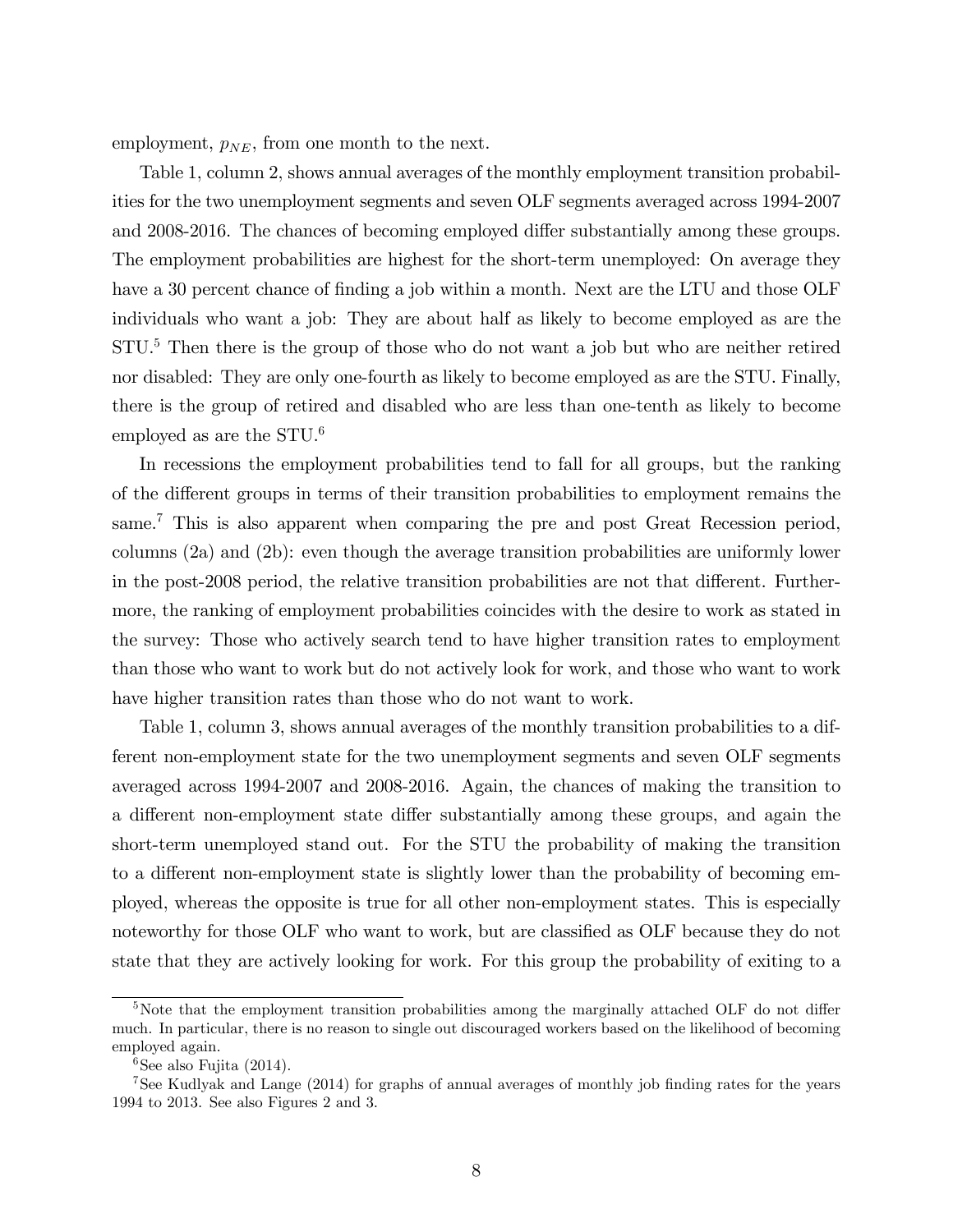different non-employment state is four to five times higher than the probability of becoming employed. It is quite possible that these high probabilities of switching to a different nonemployment state simply mean that individuals in these groups will in the next month state that they are actively looking for work. That being the case, the fact that for all groups but the STU the transition probabilities to some other non-employment state are higher than the transition probability to employment suggests that looking at the employment transition probability alone as a measure of labor market attachment might be misleading.

We elaborate on the issue of how transition probabilities to employment and some other non-employment state jointly reflect the transitions to employment in the Appendix. When transitions between employment and non-employment states take place continuously the month-to-month transition probabilities that we calculate from the CPS between two points in time reflect this underlying process. In particular, a relatively high transition rate to non-employment states may mask the true transitions to employment in the employment transition probability. Effectively the employment transition probability from month to month may appear to be low not because the transition rate to employment is low, but because the transition rate to other non-employment states with low exit rates to employment is high. In Table 2 we report the employment transition rates using either employment transition probabilities alone in column (1) or transition probabilities to employment and non-employment jointly in column  $(2)$ .<sup>8</sup> Accounting for the interaction between transitions to employment and other non-employment states tends to increase the estimated level of employment transition rates, but for all non-employment segments except for the OLF who want to work it does not affect the employment transition rates relative to the transition rates of the STU.

#### 3.3 Heterogeneous search pools

We have motivated the NEI in Hornstein et al  $(2014)$  as a way to capture persistent differences in labor market attachment across groups through their average employment transition rates. The same persistent differences in transitions to employment play an integral part in the generalized matching function with heterogeneous search efficiencies described in section 2.2. From this perspective the important distinctions between the different non-employment states that enter the NEI and the generalized matching function are between (1) short-term

<sup>&</sup>lt;sup>8</sup>In the Appendix we describe how the transition probabilities can be used to recover the transition rates that generate the observed transition probabilities.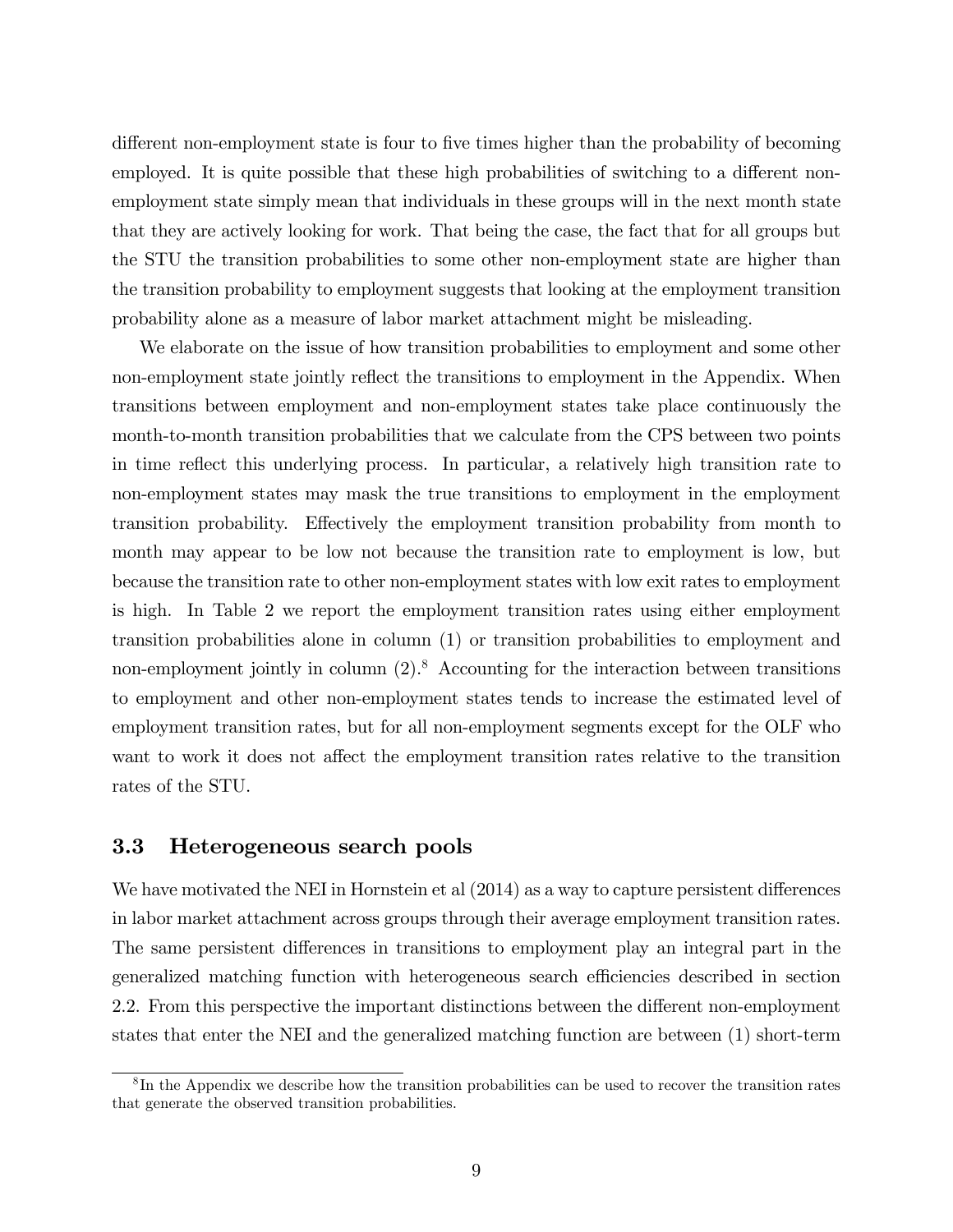unemployment and (2) long-term unemployment, (3) those that are OLF and want to work, (4) those that are OLF, do not want to work, and are in school and others, and (5) those that are OLF, do not want to work, and are disabled or retired. For this aggregation of nonemployment states the differences of employment transitions across groups clearly dominate the differences within groups. We now describe how the composition and the employment transitions of this 'aggregated' search pool change with the business cycle.

In Figure 1 we plot the working-age population shares of the five aggregated nonemployment segments for the period 1994-2016. From this graph it is apparent that for the two recessions in the sample period, 2001 and 2008-09, the non-employment share is increasing mainly because of increased unemployment. The increase of LTU in the Great Recession is especially striking. Following the recovery from the Great Recession the decline in unemployment was compensated by an increase of those who are disabled or retired such that the working-age share of non-employment remained elevated.

In Figure 2 we plot the employment transition rates of the five aggregated non-employment segments for the period  $1994-2016$ .<sup>9</sup> The figure reflects the persistent differences in employment transition rates across different non-employment segments. In particular, employment transition rates across non-employment segments move together, they decline in recessions and increase in recoveries such that the ranking of transition rates remain unchanged.<sup>10</sup> This does not preclude different cyclical sensitivities for the transition rates of different non-employment segments, but it appears that the volatility of employment transition rates relative to those of short-term unemployed is limited, Figure  $3<sup>11</sup>$ 

In Table 3 we summarize the average properties of working-age population shares and relative employment transitions for our five aggregated non-employment segments. As we have noted non-employment has somewhat increased in the years following the Great Recession and most of the increase took place among the LTU and the disabled and retired, Table 3 column (1). Even though transitions to employment declined substantially following the Great Recession, the decline affected all non-employment segments equally, such that the transitions of all segments relative to those of the short-term unemployed remained quite stable. This stability of relative employment transitions holds independently of how we mea-

<sup>&</sup>lt;sup>9</sup>The 'aggregated' employment transition rates are calculated as the nonemployed weighted averages of the employment transition rates calculated using data on exit probabilities to employment and other nonemployment states.

 $10$ There also appears to be a secular decline in employment transition rates for unemployed and those OLF that want to work.

 $11$ Hornstein and Kudlyak (2016) use these different cyclical sensitivities to identify differences in search effort across segments.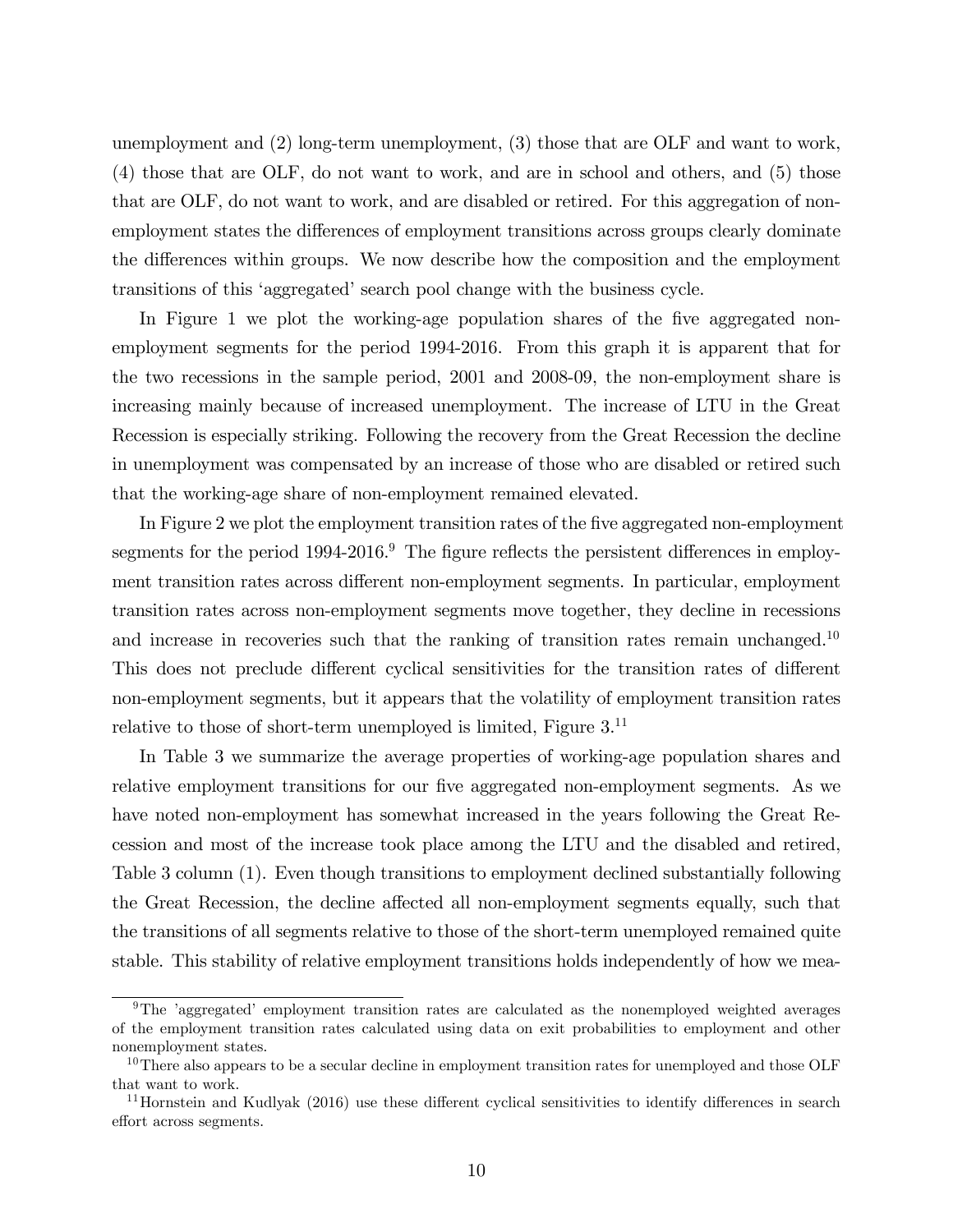sure employment transitions, whether it is the straight employment transition probability, Table 3 column (2), or the employment transition rate calculated from the exit probabilities to employment and a different non-employment state, Table  $3$  column  $(3)$ . In section  $3.2$  we have argued that the employment transition rate represents a better measure of employment transitions and for the following we will use the average employment transition rates for the full sample, the average of Table 3 columns (3a) and column (3b), as our measure of the relative quality of the different non-employment segments.<sup>12</sup>

### 4 Matching efficiency and NEI

We now use the information on relative employment transition rates to construct measures of quality-adjusted search input for a matching function with heterogeneous search efficiencies as described in section 2.2, equation (4). These quality-adjusted search input measures correspond to the non-employment index that we have proposed in Hornstein et al (2014). We then show that measures of matching efficiency for generalized matching functions that account for heterogeneity are less volatile than the matching efficiency measures derived from standard matching functions that assume homogeneous search and is limited to the unemployment pool.

We proceed by gradually expanding our definition of the search pool. For the first definition (NEI1), we take the weighted sum of short-term and long-term unemployment, where STU receives a weight of one and LTU receives a weight of 0.46. The weight on LTU is its average employment transition rate relative to STU, or using the heterogeneous search framework

$$
\frac{\lambda_{LTU}}{\lambda_{STU}} = \frac{\rho_{LTU}}{\rho_{STU}} = \rho_{LTU},
$$

since  $\rho_{STU} \equiv 1^{13}$  For the second definition (NEI2) we add the OLF that want to work with a weight of 0.71 to NEI1. Finally, for the third definition (NEI3) we add the OLF that are at school with a weight of 0.24 and the disabled and retired with a weight of 0.04 to NEI2. The working-age population shares of the three quality-adjusted search pools are displayed in Figure 4. For comparison, we have also added the working-age population share of the unweighted unemployed (U), which represents the standard measure of unemployment.

 $12 \text{Using average relative transition rates from the pre-2008 period does not change the results.}$ 

 $13$ Assigning a weight of one to STU is a normalization. Choosing a different weight for STU while maintaining the relative weights between the different groups affects the scale of the NEI, but not its cyclical properties.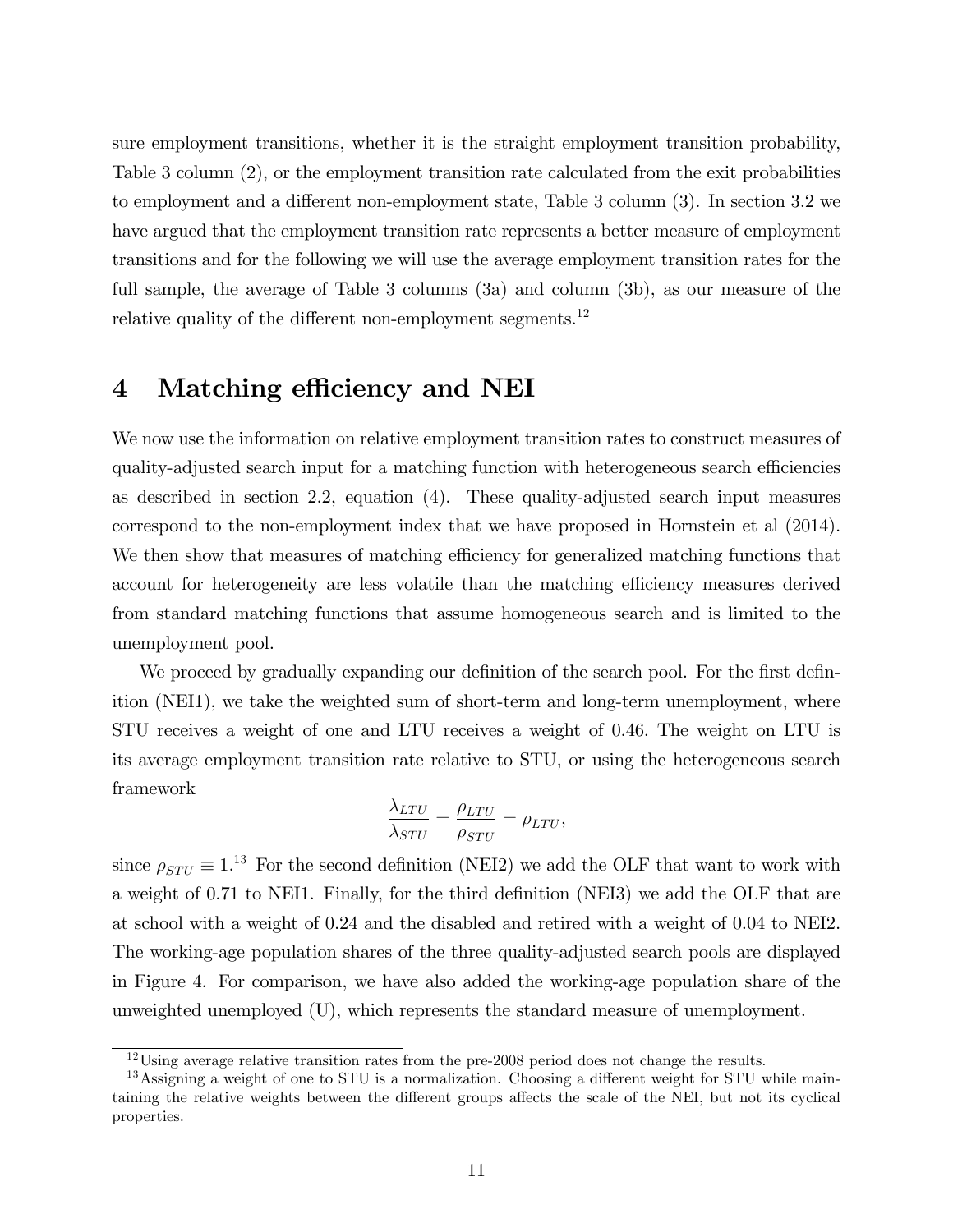By construction the level of the NEIs is increasing as we expand the coverage of nonemployment. In particular, once we include weighted OLF (NEI2 and NEI3), the levels of the NEIs are larger than for the standard measure of unemployment U. But note that the NEIs tend to be less volatile than the standard measure of unemployment, that is, they increase less in recessions than does the standard measure of unemployment. Furthermore, like the unemployment rate, all NEIs have essentially returned to their pre Great Recession lows.

The proposed NEIs represent the quality-adjusted input to a generalized matching function that accounts for heterogeneity in search efficiencies across types. Following the discussion in Section 2.2 we can decompose changes in the average employment transition rate across all non-employment segments included in an NEI,  $\overline{\lambda}$ , into changes coming from market tightness,  $\theta$ , average search pool quality,  $\bar{\rho}$ , and aggregate matching efficiency,  $\kappa$ , equation (7). We construct market tightness, that is, the ratio of vacancies to the unweighted sum of non-employment segments in the NEI, using the adjusted HWI from Barnichon (2010) for vacancies and posted job openings from  $JOLTS$ <sup>14</sup> In Figure 5 we plot the average employment transition rates  $(A)$ , market tightness  $(B)$ , average quality  $(C)$ , and matching efficiency  $(D)$ for our three NEI definitions.<sup>15</sup> For comparison we also plot average quality and matching efficiency for the standard measure of unweighted unemployment.

The average employment transition rate declines in recessions and increases in expansions, Figure 5.A. This property of the average transition rate simply reflects the same countercyclical pattern for all of the component transition rates. As we expand the coverage of the search pool the average transition rate becomes less volatile.<sup>16</sup> In particular, the average transition rate declines less in recessions. This is because relative to the employment transition rates of the unemployed, the transition rates of OLF(want work) decline less in recessions (NEI2 vs NEI1), as do the transition rates of the OLF(do not want work) (NEI3 vs NEI2). Furthermore, the unemployed with highly volatile transition rates represent a relatively small share of NEI3.

Market tightness has the same cyclical pattern as does the average employment transition

<sup>&</sup>lt;sup>14</sup>The HWI index is available from the 1970s on, whereas JOLTS data are available only from 2000 on. Given the shift in job advertising from print media to web-based means the HWI may not be consistent over time. Barnichon (2010) corrects for these structural changes in the HWI series in a way such that the HWI lines up with the JOLTS job openings in mid-2000, and we splice the two series in 2006.

<sup>&</sup>lt;sup>15</sup>We plot the log of each series and normalize each series to zero at the beginning of the sample,

<sup>&</sup>lt;sup>16</sup>The level of the average employment transition rate also declines as we expand the coverage of the search pool but this is not apparent from Figure 5.A since we have normalized each series to zero at the beginning of the sample.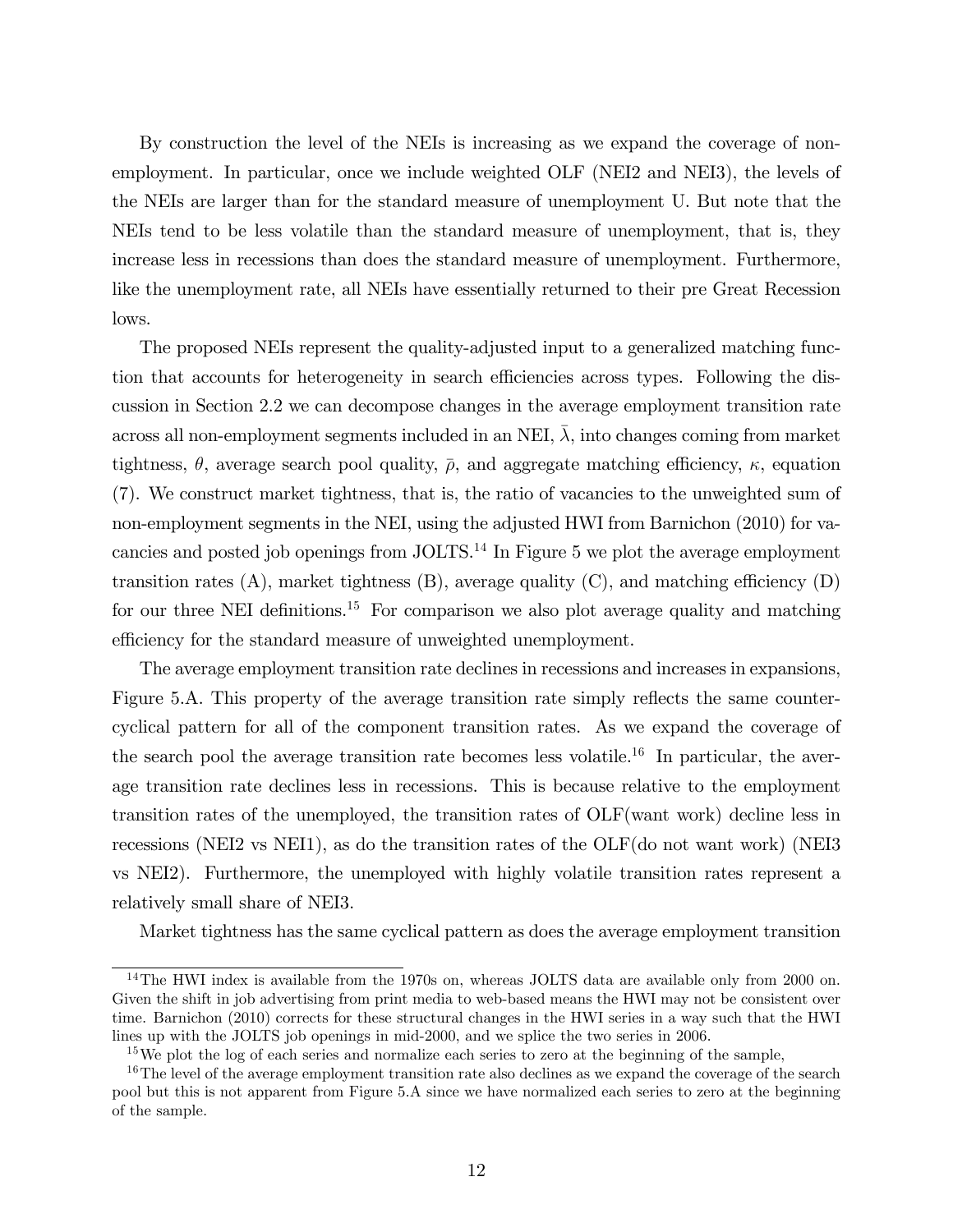rate: it declines in recessions and increases in expansions, Figure 5.B. This feature reflects the fact that in recessions vacancy postings decline and non-employment increases. The volatility of market tightness also declines as we expand the coverage of the search pool and this reflects the fact that unweighted like weighted (NEI) non-employment becomes less volatile as we expand the coverage of the search pool, Figure 4.

In the standard matching framework with homogeneous search average quality is constant. In the generalized matching framework with heterogeneous search average quality reflects the composition of the search pool, Figure 5.C. For example, average quality for quality-adjusted unemployment (NEI1) declines in recessions because the share of LTU with relatively low search efficiency is increasing in recessions. Average quality continues to decline in recessions for the search pool (NEI2) that includes OLF(want work), but the magnitude of the decline is reduced since the weight of OLF(want work) is more similar to STU than it is to LTU. For the broadest definition of the search pool (NEI3) that includes  $OLF(do)$ not want work) average quality increases in recessions. This is unlike what we see for the two narrower definitions of the search pool and occurs because the share of OLF(do not want work) in total non-employment declines in recessions and both components of OLF(do not work) receive smaller quality weighs than all other non-employment components in the search pool.

Finally, matching efficiency represents the residual component that, together with market tightness and average quality, accounts for the movements in average employment transition rates. In Figure 5.D we use equation  $(7)$  to construct measures of matching efficiency for the different search pool definitions. We assume that the matching elasticity is  $\alpha = 0.35$ , a value consistent with estimates from Barnichon and Figura (2015) and within the range of reported matching elasticities, Petrongolo and Pissarides (2001). We start with the matching efficiency calculated for the standard search pool definition with homogeneous unemployment (U). For this measure the decline in matching-elasticity weighted market tightness accounts for some of the decline in average transition rates, but with no change in average quality a significant decline in matching efficiency remains. Once we account for heterogeneity in the search pool of unemployed (NEI1) average quality declines in recessions and less of a decline in matching efficiency is required. Once we include  $\text{OLF}(\text{want work})$  in the search pool (NEI2), the average transition rate and market tightness both decline less in recessions, but the change is more pronounced for the average transition rate such that a smaller decline of matching efficiency is required. Finally, for the most comprehensive definition of the search pool (NEI3), which includes OLF(do not want work), average employment transition rates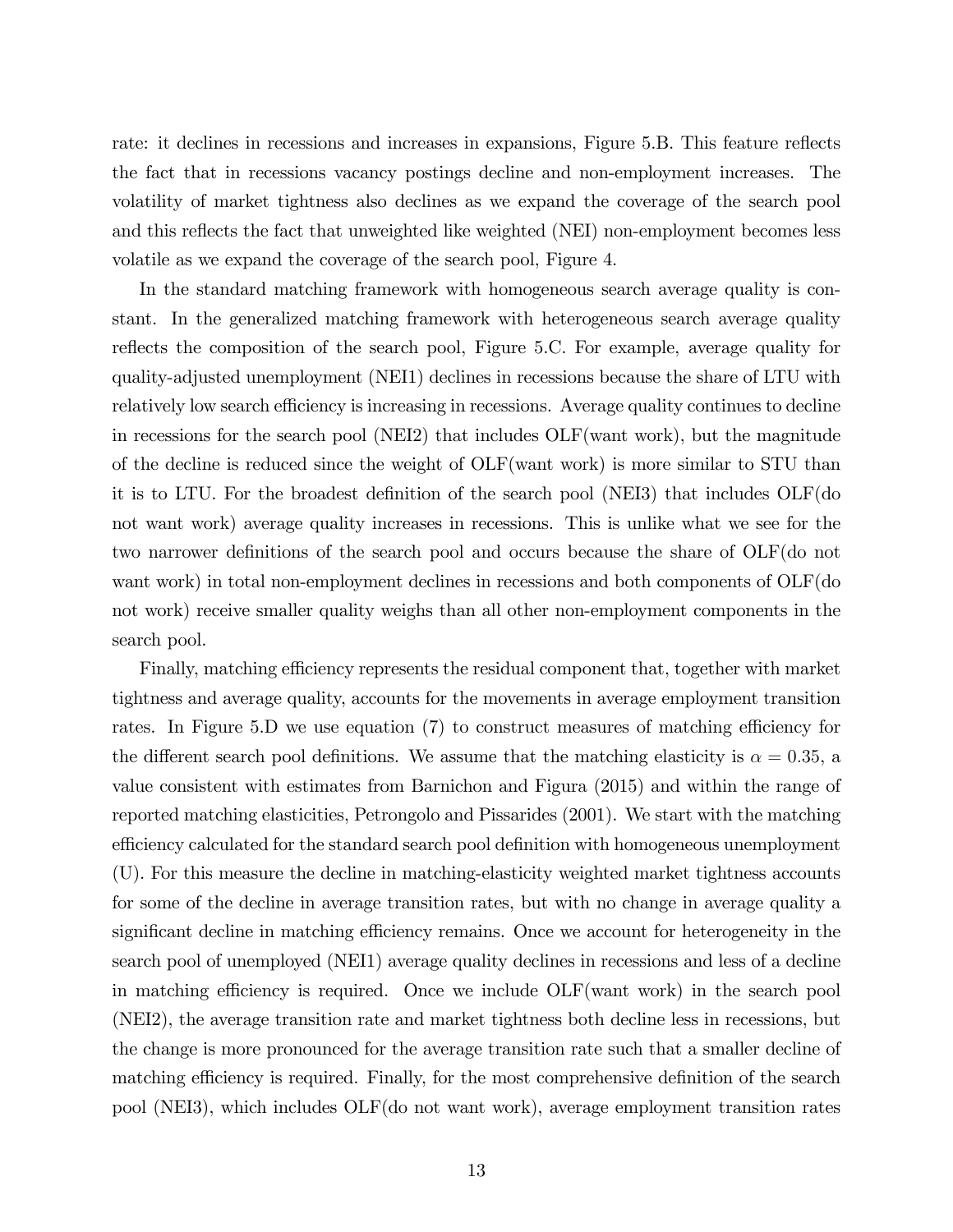are even less volatile relative to market tightness and average quality increases in recessions such that substantially smaller declines in matching efficiency occur during recessions.

## 5 Conclusion

We have reviewed the evidence on heterogeneity among the non-employed in the CPS with respect to their likelihood of making the transition to employment within a month, and shown that while the differences between the groups that are most and least likely to make the transition to employment are quantitatively substantial, there is also a gradual transition between the groups at the extremes. We have then shown that the NEI proposed in Hornstein et al (2014) represents the quality-adjusted search input of a generalized matching function that accounts for heterogeneity in search efficiency across the search pool. Finally, expanding the coverage of the search pool at the same time one accounts for heterogeneity in search effort reduces the measured decline in matching efficiency associated with the Great Recession. In other words, for an appropriately defined broader concept of non-employment the efficiency of the U.S. labor market has not declined as much as would be suggested by standard measures of unemployment.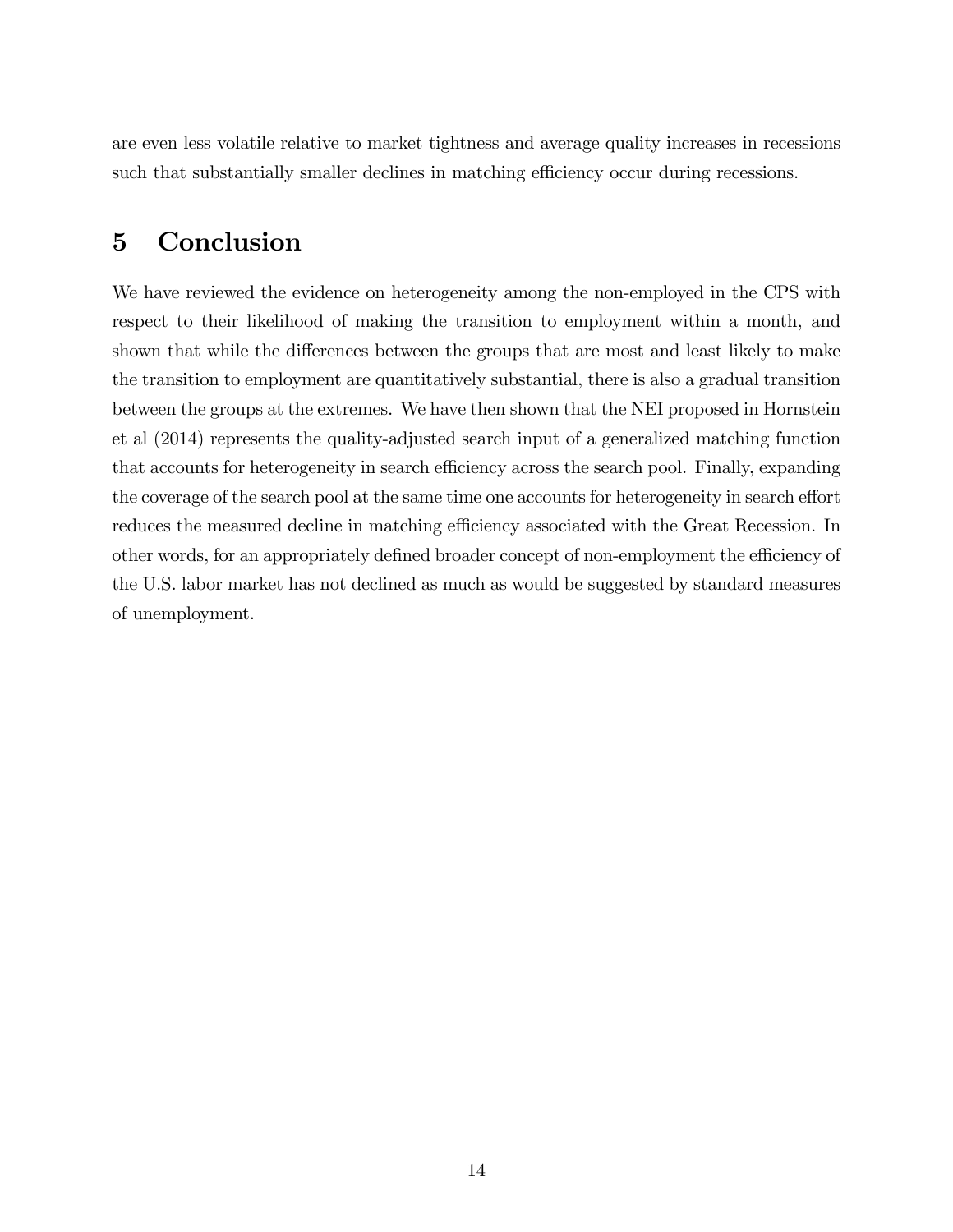## A Appendix

Data for the population shares and employment transition rates for non-employment by reason are constructed from the monthly CPS micro data sets as in Kudlyak and Lange (2014). We deviate from Hornstein et al (2014) in the construction of the employment transition rates in order to account for the possibility that the non-employment state may change not only because a non-employed worker makes the transition to employment, but also because she may just make the transition to a different non-employment state. Both transition rates will be reflected in the transition probability to employment but from a matching function perspective we are mainly interested in the transition rate to employment.

Take a group with non-employment status j. Assume that transitions to employment or a different non-employment state arrive continuously according to Poisson processes with arrival rates  $\lambda_{jE}$ , respectively  $\lambda_{jN}$ . Then the probability that within a month a member will exit non-employment state  $j$  for employment is

$$
p_{jE} = \int_{0}^{1} \underbrace{e^{-\lambda_{jN}\tau}}_{\text{no exit to } N \text{ by } \tau} \underbrace{(\lambda_{jE}e^{-\lambda_{jE}\tau})}_{\text{transition to } E \text{ at } \tau} d\tau = \lambda_{jE} \int_{0}^{1} e^{-\left(\lambda_{jN} + \lambda_{jE}\right)\tau} d\tau,
$$

ignoring the possibility that somebody will flow back into state j in the same month.<sup>17</sup> We can simplify this expression and apply the same procedure to the exit probability to a different non-employment state and we get

$$
p_{jE} = \frac{\lambda_{jE}}{\lambda_{jE} + \lambda_{jN}} \left[ 1 - e^{-(\lambda_{jE} + \lambda_{jN})} \right]
$$
  

$$
p_{jN} = \frac{\lambda_{jN}}{\lambda_{jE} + \lambda_{jN}} \left[ 1 - e^{-(\lambda_{jE} + \lambda_{jN})} \right].
$$

We have data on the monthly transition probabilities to employment,  $p_{jE}$ , or a different non-employment state,  $p_{jN}$ . We can recover the transition rates  $\lambda$  from the transition

<sup>&</sup>lt;sup>17</sup>Shimer (2012) proposes a procedure that recovers continuous time exit rates allowing for the possibility that an agent that exits a state returns to the state within the unit of observation. His procedure uses information from the complete transition matrix covering transitions between all labor market states.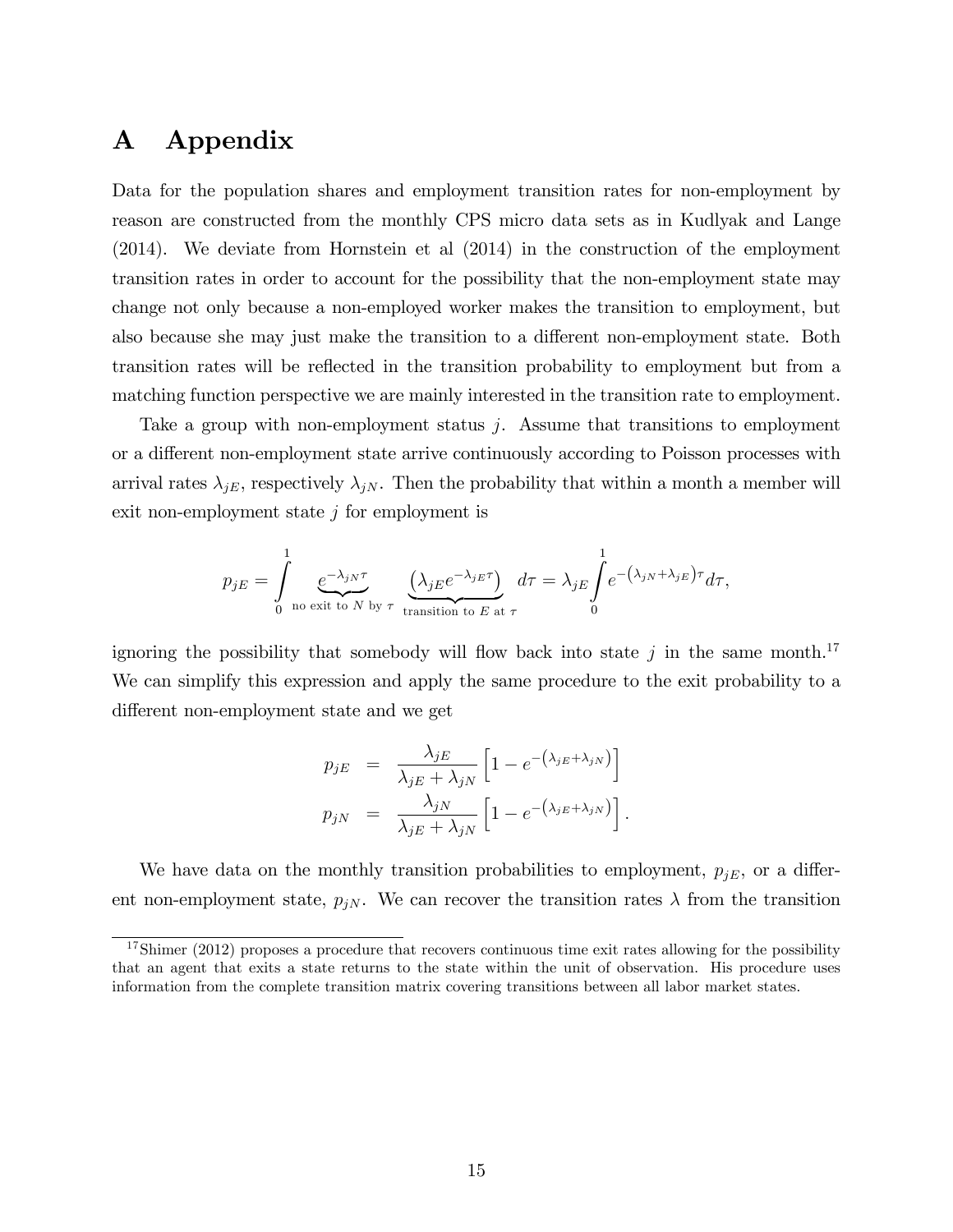probabilities  $p$  as follows

$$
\lambda_{jN} = -\frac{\log(1 - p_{jE} - p_{jN})}{(1 + p_{jE}/p_{jN})}
$$
\n
$$
\lambda_{jE} = -\frac{\log(1 - p_{jE} - p_{jN})}{(1 + p_{jE}/p_{jN})}
$$
\n
$$
= -p_{jE} \frac{\log(1 - p_{jE} - p_{jN})}{(p_{jE} + p_{jN})}
$$

For  $p_{jN}$  small relative to  $p_{jE}$  we have

$$
\lambda_{jE} \approx -\log\left(1 - p_{jE}\right)
$$

that is, we can limit attention to the employment transition probabilities. Note that the exit rates are defined on the unit interval, which represents one month. So we are calculating monthly exit rates.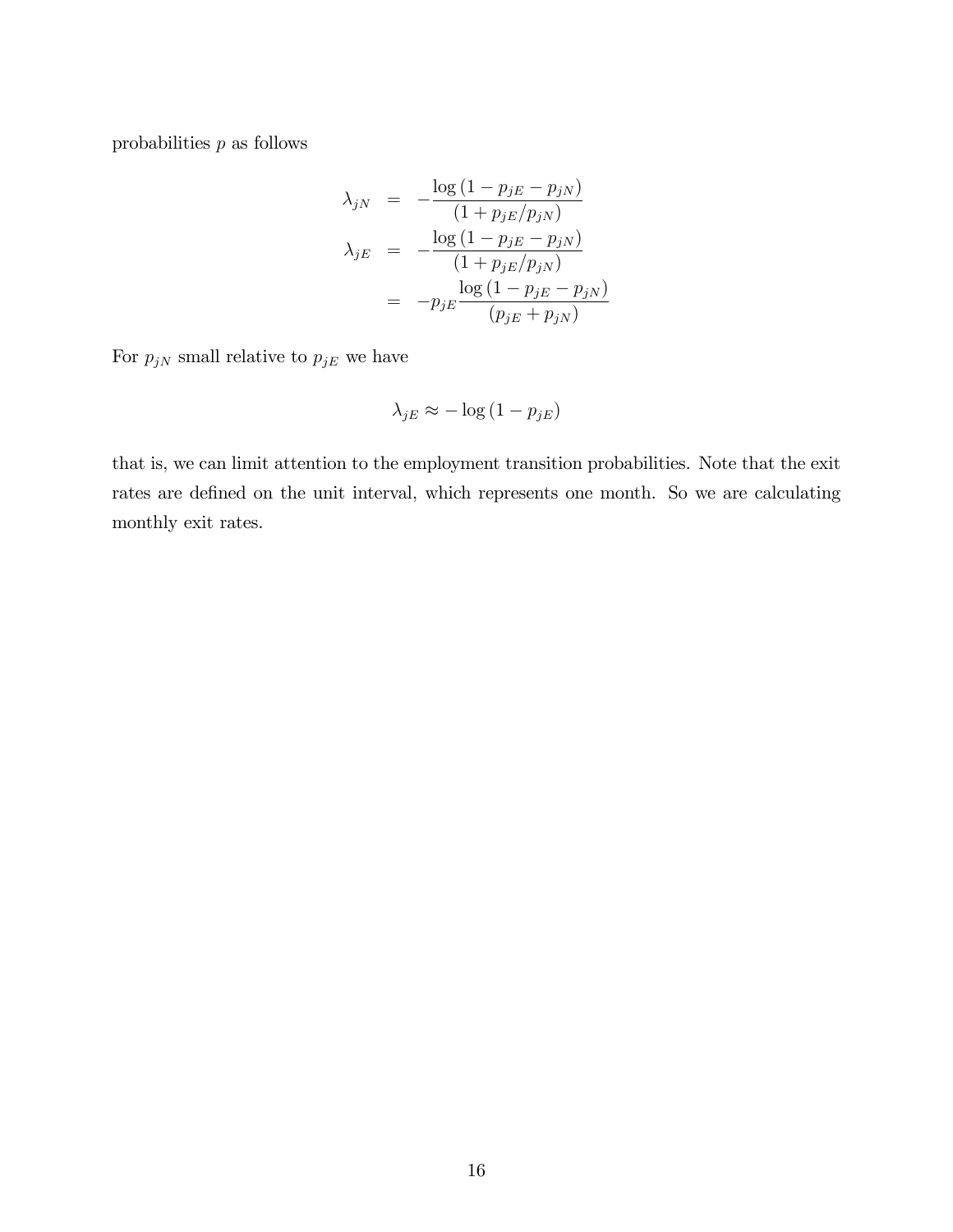### References

- [1] Appelbaum, Binyamin. 2014. "Still Needed: Millions of Jobs." The New York Times, April 4.
- [2] Barnichon, Regis. 2010. Building a composite help-wanted index. Economics Letters 109, 175-178.
- [3] Barnichon, Regis, and Andrew Figura. 2015. Labor Market Heterogeneity and the Aggregate Matching Function. American Economic Journal: Macroeconomics, Vol. 7(4): 222-49.
- [4] Diamond, Peter. 2013. "Cyclical Unemployment, Structural Unemployment." IMF Economic Review, vol. 61(3), p 410-455, August.
- [5] Elsby, Michael W. L., Bart Hobijn, and Aysegül Şahin. 2015. "On the Importance of the Participation Margin for Labor Market Fluctuations." Journal of Monetary Economics 72, 64-82.
- [6] Flinn, Christopher J., and James J. Heckman. 1983. "Are Unemployment and Out of the Labor Force Behaviorally Distinct Labor Force States?" Journal of Labor Economics 1 (January):  $28-42$ .
- [7] Fujita, Shigeru. 2014. "On the Causes of Declines in the Labor Force Participation Rate." Federal Reserve Bank of Philadelphia Research Rap Special Report (February).
- [8] Hornstein, Andreas, and Marianna Kudlyak. 2016. "Estimating Matching Efficiency with Variable Search Effort." Federal Reserve Bank of Richmond Working Paper.
- [9] Hornstein, Andreas, Marianna Kudlyak, and Fabian Lange. 2014. "Measuring Resource Utilization in the Labor Market." Federal Reserve Bank of Richmond Economic Quarterly 100 (1), 1-21.
- [10] Hornstein, Andreas, Marianna Kudlyak, Fabian Lange, and Tim Sablik. 2014. "Does the Unemployment Rate Really Overstate Labor Market Recovery?" Federal Reserve Bank of Richmond Economic Brief (June).
- [11] Irwin, Neil. 2017. Trump Said the Unemployment Rate Wasn't Real. Here Are Some Other Options. New York Times. The Upshot. February 3.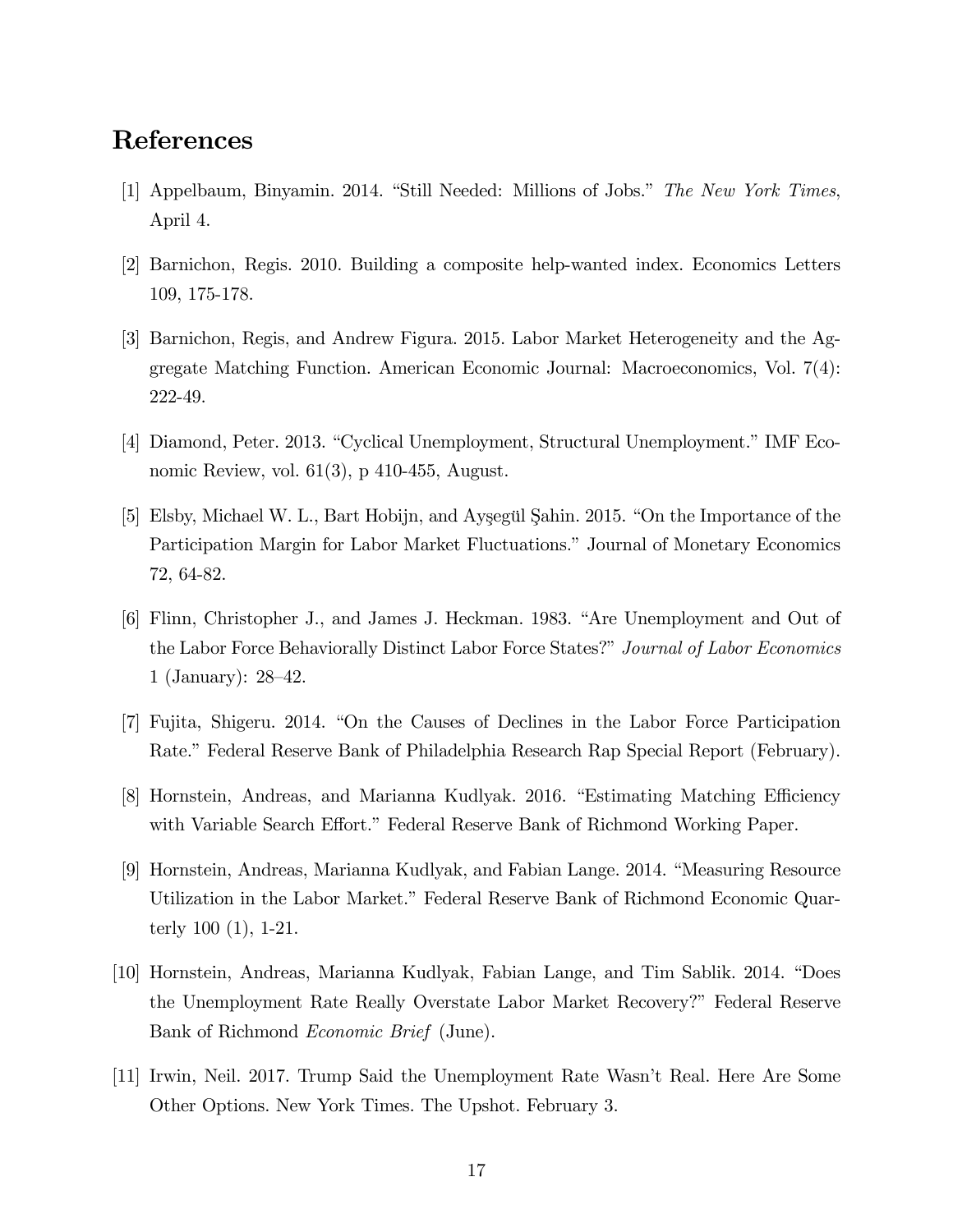- [12] Kudlyak, Marianna, and Fabian Lange. 2014. "Measuring Heterogeneity in Job Finding Rates among the NonEmployed Using Labor Force Status Histories." Federal Reserve Bank of Richmond Working Paper 14-18.
- [13] Madrian, Brigitte C., and Lars John Lefgren. 1999. "A Note on Longitudinally Matching Current Population Survey (CPS) Respondents.î Cambridge, Mass.: National Bureau of Economic Research Working Paper t0247 (November).
- [14] Petrongolo, Barbara, and Christopher A. Pissarides. 2001. Looking into the Black Box: A Survey of the Matching Function. Journal of Economic Literature 39, 390-431.
- [15] Pissarides, Christopher A. 2000. Equilibrium Unemployment Theory, 2nd edition. Cambridge: MIT Press.
- [16] Polivka, Anne E., and Stephen M. Miller. 1998. "The CPS After the Redesign: Refocusing the Economic Lens." In Labor Statistics Measurement Issues; Studies in Income and Wealth, Volume 60, edited by John Haltiwanger, Marilyn E. Manser, and Robert Topel. Cambridge, Mass.: National Bureau of Economic Research, 249–89.
- [17] Shimer, Robert. 2012. "Reassessing the Ins and Outs of Unemployment." Review of Economic Dynamics 15 (April):  $127-48$ .
- [18] Veracierto, Marcelo. 2011. "Worker Flows and Matching Efficiency." Federal Reserve Bank of Chicago Economic Perspectives 35 (Fourth Quarter): 147–69.
- [19] Watson, Mark M. 1996. Comment on "Is Seasonal Adjustment a Linear or Nonlinear Data Filtering Process," Journal of Business and Economic Statistics, Vol. 14, No. 3.
- [20] Yellen, Janet L. 2014. "Labor Market Dynamics and Monetary Policy." Speech held at the Federal Reserve Bank of Kansas City Economic Symposium, Jackson Hole, Wyo., August 22.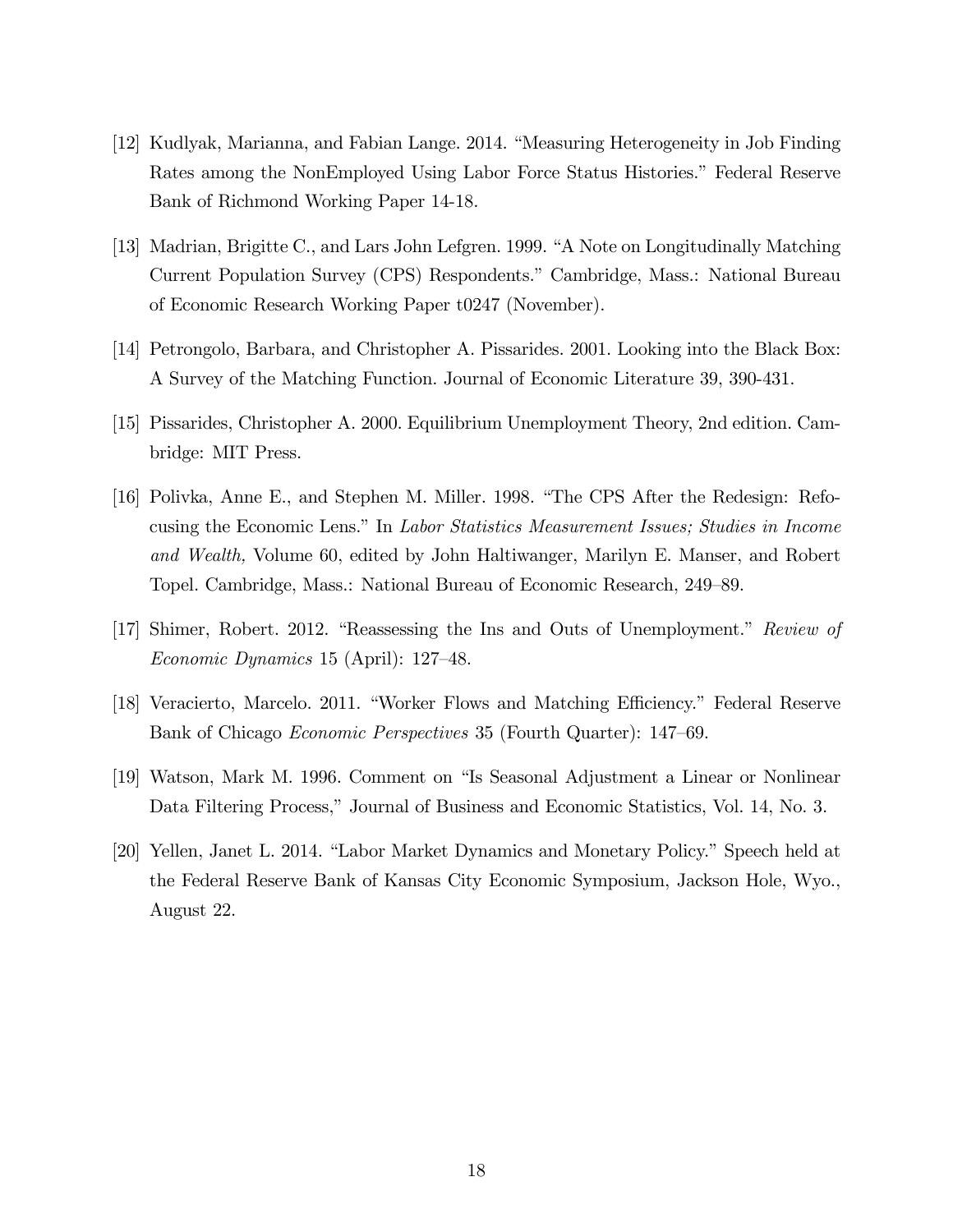|                       |              |         | $p_E$<br>(2b)<br>(2a) |            | $p_{NE}$<br>(3a)<br>(3b) |          |  |  |  |
|-----------------------|--------------|---------|-----------------------|------------|--------------------------|----------|--|--|--|
|                       | (1a)         | (1b)    |                       |            |                          |          |  |  |  |
|                       |              |         |                       | Unemployed |                          |          |  |  |  |
|                       |              |         |                       |            |                          |          |  |  |  |
| Short Term            | 2.8          | 3.0     | $30.2\,$              | 24.3       | 26.8                     | 28.2     |  |  |  |
|                       | [7.6]        | [7.5]   | [1.00]                | [1.00]     | $[1.00]$                 | $[1.00]$ |  |  |  |
| Long Term             | 0.6          | 1.6     | 16.0                  | 11.3       | 29.6                     | 25.7     |  |  |  |
|                       | [1.6]        | [4.0]   | [0.53]                | [0.47]     | [1.10]                   | [0.91]   |  |  |  |
|                       |              |         | OLF, Want Work        |            |                          |          |  |  |  |
| Marginally attached,  | $0.2\,$      | 0.3     | 13.9                  | 11.8       | 75.4                     | 74.7     |  |  |  |
| discouraged           | [0.5]        | [0.8]   | [0.46]                | [0.48]     | [2.81]                   | [2.64]   |  |  |  |
| Marginally attached,  | $0.4\,$      | $0.4\,$ | 13.7                  | 11.0       | 73.8                     | 76.5     |  |  |  |
| other                 | [1.0]        | [1.0]   | [0.45]                | [0.45]     | [2.75]                   | [2.71]   |  |  |  |
| Other                 | 1.7          | 1.7     | 15.4                  | 12.8       | 62.1                     | 65.5     |  |  |  |
|                       | [4.8]        | [4.2]   | [0.51]                | [0.53]     | [2.32]                   | [2.32]   |  |  |  |
|                       |              |         | OLF, Do Not Want Work |            |                          |          |  |  |  |
| In school, aged 16-24 | 3.8          | 4.9     | 9.4                   | 6.6        | 15.2                     | 12.5     |  |  |  |
|                       | [10.3]       | [12.1]  | [0.31]                | [0.27]     | [0.57]                   | [0.44]   |  |  |  |
| Not in school,        | 7.6          | 7.0     | 7.7                   | 7.2        | 18.2                     | 20.3     |  |  |  |
| disabled or retired   | [20.7]       | [17.4]  | [0.26]                | [0.30]     | [0.68]                   | [0.72]   |  |  |  |
| Disabled              | 4.2          | 5.3     | 1.8                   | 1.5        | 3.9                      | 4.9      |  |  |  |
|                       | [11.6]       | [13.1]  | [0.06]                | [0.06]     | [0.14]                   | [0.18]   |  |  |  |
| Retired               | 15.4         | 16.2    | 1.4                   | 1.4        | 2.0                      | $2.2\,$  |  |  |  |
|                       | [42.1]       | [39.9]  | [0.05]                | [0.06]     | [0.08]                   | [0.08]   |  |  |  |
|                       | <b>Total</b> |         | Average               |            |                          |          |  |  |  |
|                       | 36.6         | 40.5    | 6.8                   | 5.8        | 13.2                     | 13.7     |  |  |  |

#### Table 1: Nonemployment by BLS Categories WAP Share Transition Probability

Note: For the different non-employed population groups columns (1) display their average percentage shares in total working-age population (WAP). For columns (1) the terms in square brackets represent the non-employed groups' percentage shares in total non-employment. Columns  $(2)$  display the groups' average transition probabilities to employment, and columns (3) display their average transition probabilities to any other non-employment state. For the employment transition probabilities the terms in square brackets represent the average of transition probabilities when normalized with the transition probability of short-term unemployed. Columns (a) cover the time period 1994-2007 and columns (b) the time period 2008-2016.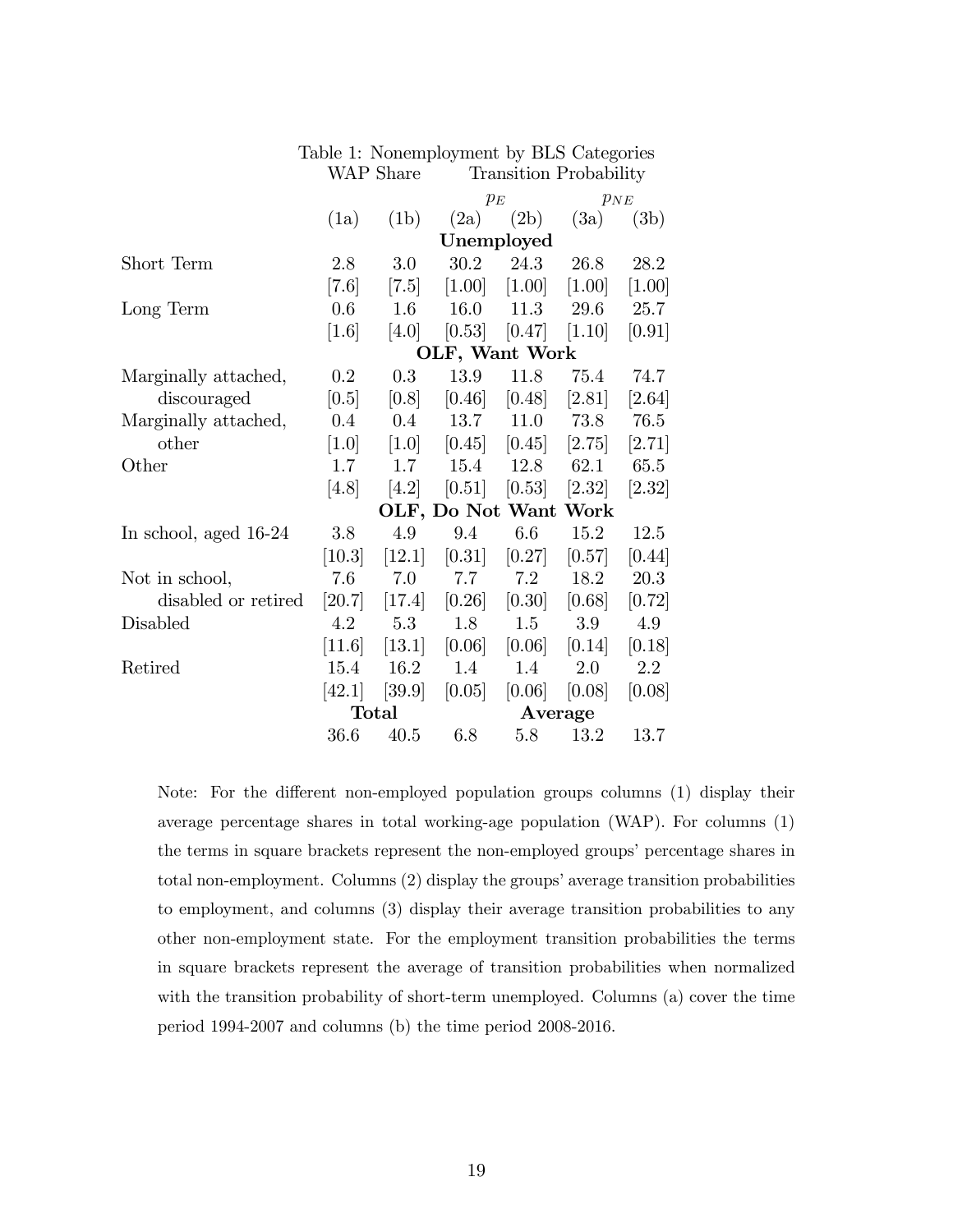|                       | Employment Transition Rate |        |                                     |                          |  |  |  |
|-----------------------|----------------------------|--------|-------------------------------------|--------------------------|--|--|--|
|                       | using $p_E$                |        | using $p_E$ and $p_{NE}$            |                          |  |  |  |
|                       | (1a)                       | (1b)   | (2a)                                | (2b)                     |  |  |  |
|                       |                            |        | Unemployed                          |                          |  |  |  |
| Short Term            | 0.36                       | 0.28   | 0.45                                | 0.35                     |  |  |  |
|                       | [1.00]                     |        | $[1.00]$ $[1.00]$                   | $[1.00]$                 |  |  |  |
| Long Term             | 0.17                       |        | $0.12 \qquad 0.21$                  | 0.14                     |  |  |  |
|                       | [0.48]                     |        | $[0.41]$ $[0.48]$ $[0.41]$          |                          |  |  |  |
|                       |                            |        | OLF, want to work                   |                          |  |  |  |
| Marginally attached,  | 0.15                       | 0.13   |                                     | $0.35$ $0.27$            |  |  |  |
| discouraged           |                            |        | $[0.79]$ $[0.79]$ $[0.79]$ $[0.79]$ |                          |  |  |  |
| Marginally attached,  |                            |        | $0.15$ $0.12$ $0.33$                | 0.26                     |  |  |  |
| other                 |                            |        | $[0.73]$ $[0.76]$ $[0.73]$          | [0.76]                   |  |  |  |
| Other                 | 0.17                       | 0.14   | 0.30                                | 0.25                     |  |  |  |
|                       |                            |        | $[0.67]$ $[0.73]$ $[0.67]$ $[0.73]$ |                          |  |  |  |
|                       |                            |        |                                     | OLF, do not want to work |  |  |  |
| In school, aged 16-24 | $0.10\,$                   | 0.07   | 0.11                                | 0.07                     |  |  |  |
|                       | [0.24]                     | [0.21] | [0.24]                              | [0.21]                   |  |  |  |
| Not in school,        | 0.08                       | 0.08   | 0.09                                | 0.08                     |  |  |  |
| disabled or retired   | [0.20]                     |        | $[0.25]$ $[0.20]$                   | [0.25]                   |  |  |  |
| Disabled              | 0.02                       |        | $0.02 \t 0.02$                      | 0.02                     |  |  |  |
|                       | [0.04]                     |        | $[0.05]$ $[0.04]$                   | [0.05]                   |  |  |  |
| Retired               | 0.01                       | 0.01   | 0.01                                | 0.01                     |  |  |  |
|                       | [0.03]                     | [0.04] | [0.03]                              | [0.04]                   |  |  |  |
|                       | Average                    |        |                                     |                          |  |  |  |
|                       | 0.07                       | 0.06   | 0.08                                | 0.07                     |  |  |  |

| Table 2: Employment Transition Rates by BLS Categories |  |
|--------------------------------------------------------|--|
| Employment Transition Rate                             |  |

Note: For the different non-employed population groups columns  $(1)$  display the groups' average employment transition rates calculated from employment transition probabilities only, and columns (2) display their average employment transition rates calculated from transition probabilities to employment and any other non-employment state. The details of the employment transition rate calculations are described in the Appendix. The terms in square brackets represent the average of transition rates when normalized with the transition rate of short-term unemployed. Columns (a) cover the time period 1994-2007 and (b) the time period 2008-2016.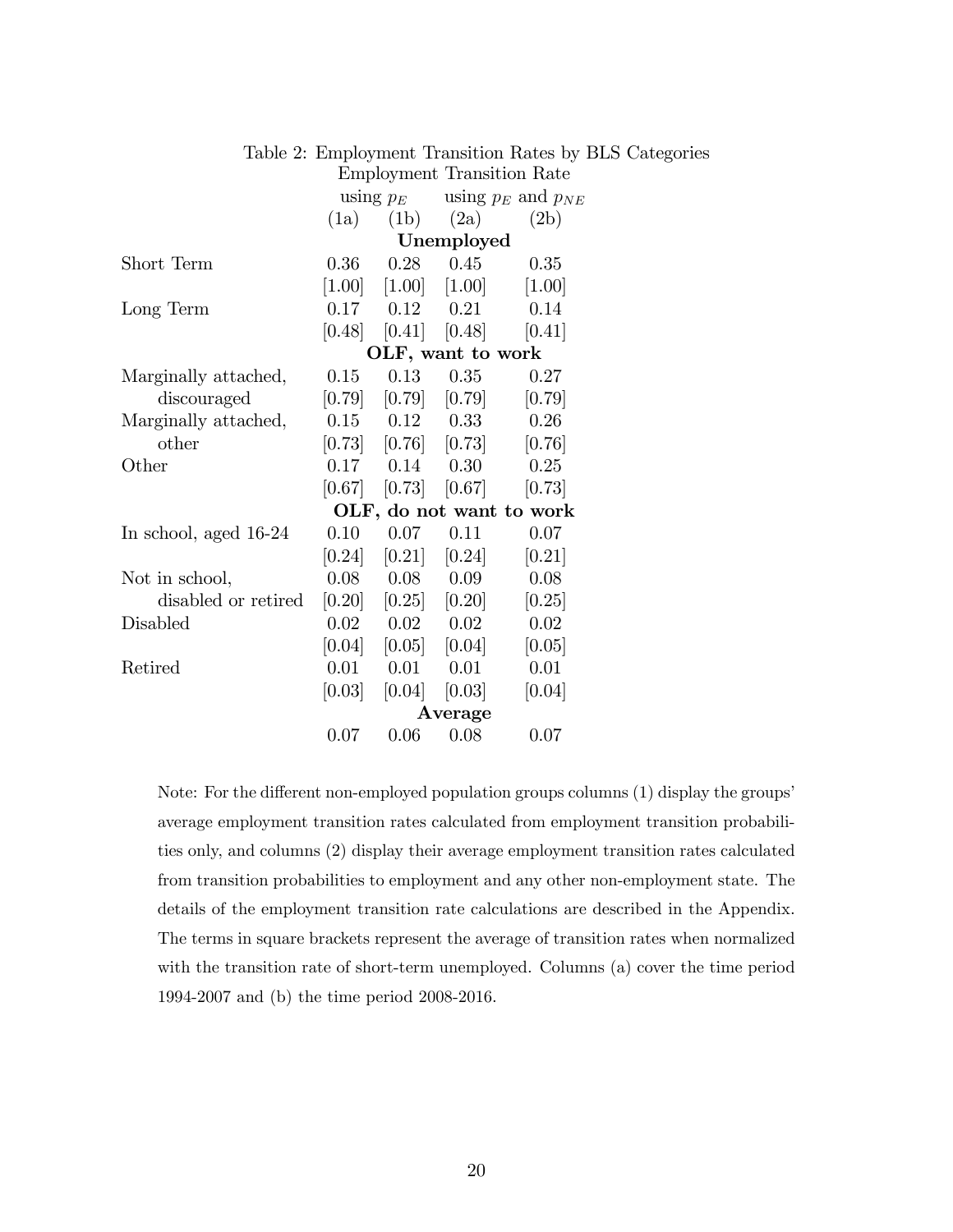|                       |      |           |                     |      |      | Table 3: Aggregated Nonemployment Categories |  |
|-----------------------|------|-----------|---------------------|------|------|----------------------------------------------|--|
|                       |      | WAP Share | Relative Transition |      |      |                                              |  |
|                       |      |           | Probability         |      | Rate |                                              |  |
|                       | (1a) | (1b)      | (2a)                | (2b) | (3a) | (3b)                                         |  |
| Unemployed            |      |           |                     |      |      |                                              |  |
| Short term            | 2.8  | 3.0       | 1.00                | 1.00 | 1.00 | 1.00                                         |  |
| Long term             | 0.6  | 1.6       | 0.53                | 0.47 | 0.48 | 0.41                                         |  |
| OLF, want work        |      |           |                     |      |      |                                              |  |
| Marg att and others   | 2.3  | 2.4       | 0.50                | 0.51 | 0.69 | 0.74                                         |  |
| OLF, do not want work |      |           |                     |      |      |                                              |  |
| In school and others  | 11.3 | 11.9      | 0.27                | 0.29 | 0.21 | 0.23                                         |  |
| Disabled or retired   | 19.6 | 21.5      | 0.05                | 0.06 | 0.03 | $(1)$ $(1)$                                  |  |

Note: For the different non-employed population groups columns (1) display their average percentage shares in total working-age population (WAP). Columns (2) display the average of their employment transition probabilities relative to the transition probabilities of the short-term unemployed, and Columns (3) display the average of their employment transition rates relative to the transition rates of the short-term unemployed when the employment transition rates have been calculated using the exit probabilities to employment and different non-employment states as described in the Appendix. Columns (a) cover the time period 1994-2007 and (b) the time period 2008-2016.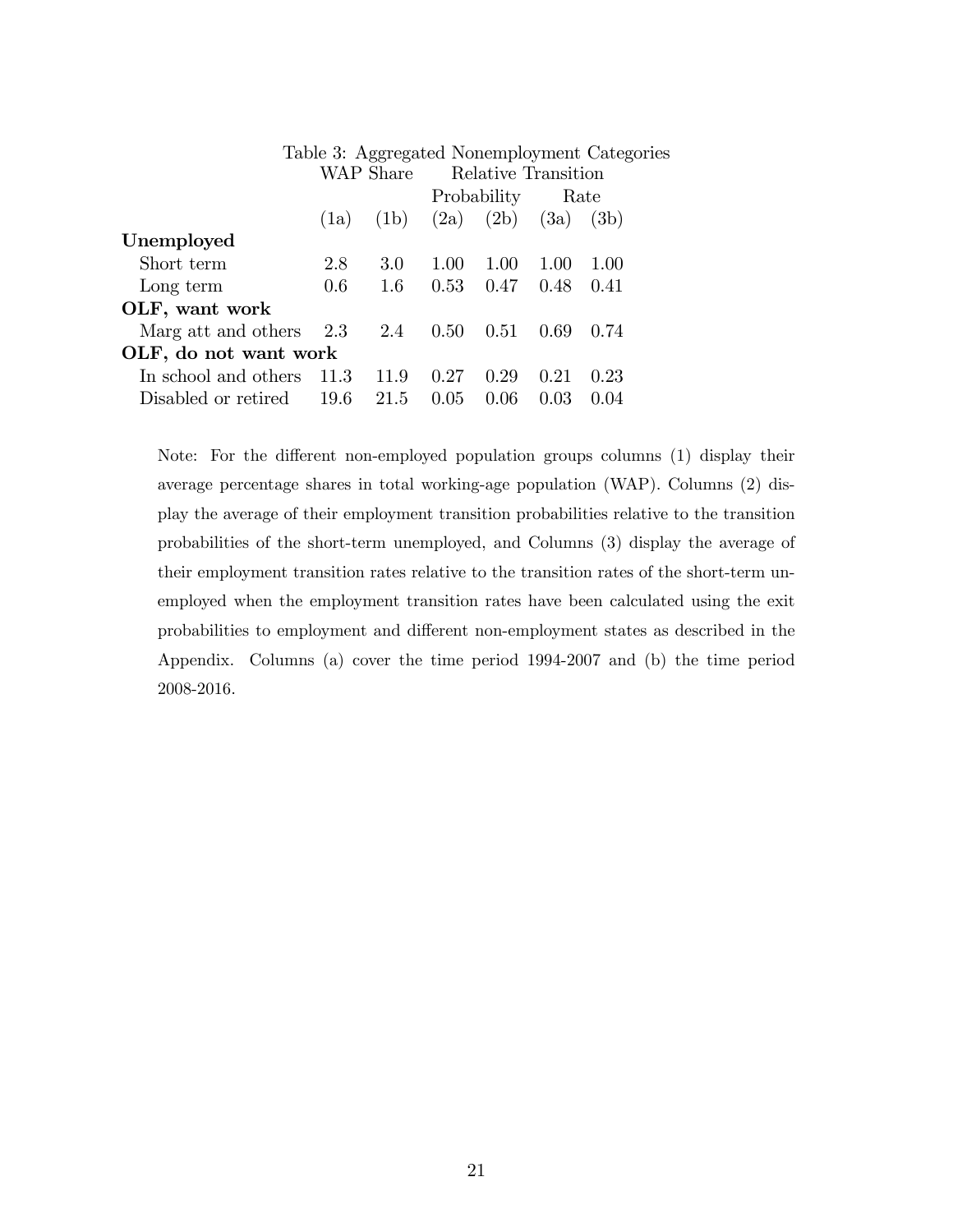

Figure 1: Labor Force Status of the Non-Employed



Figure 2: LFS Contingent Transition Rates to Employment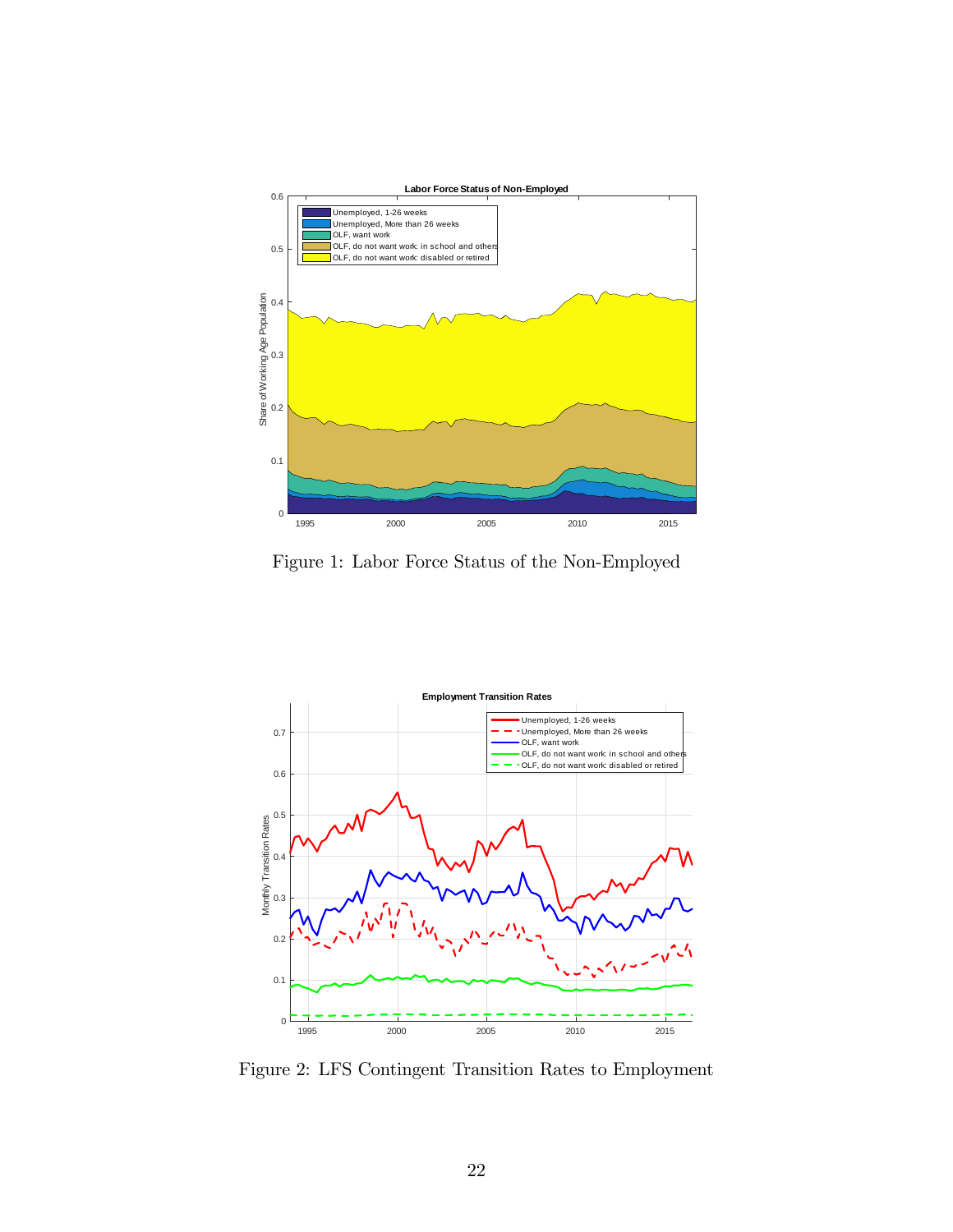

Figure 3: LFS Contingent Transition Rates relative to Transition Rates of Short-Term Unemploymed



Figure 4: NEI: A measure of quality adjusted search effort